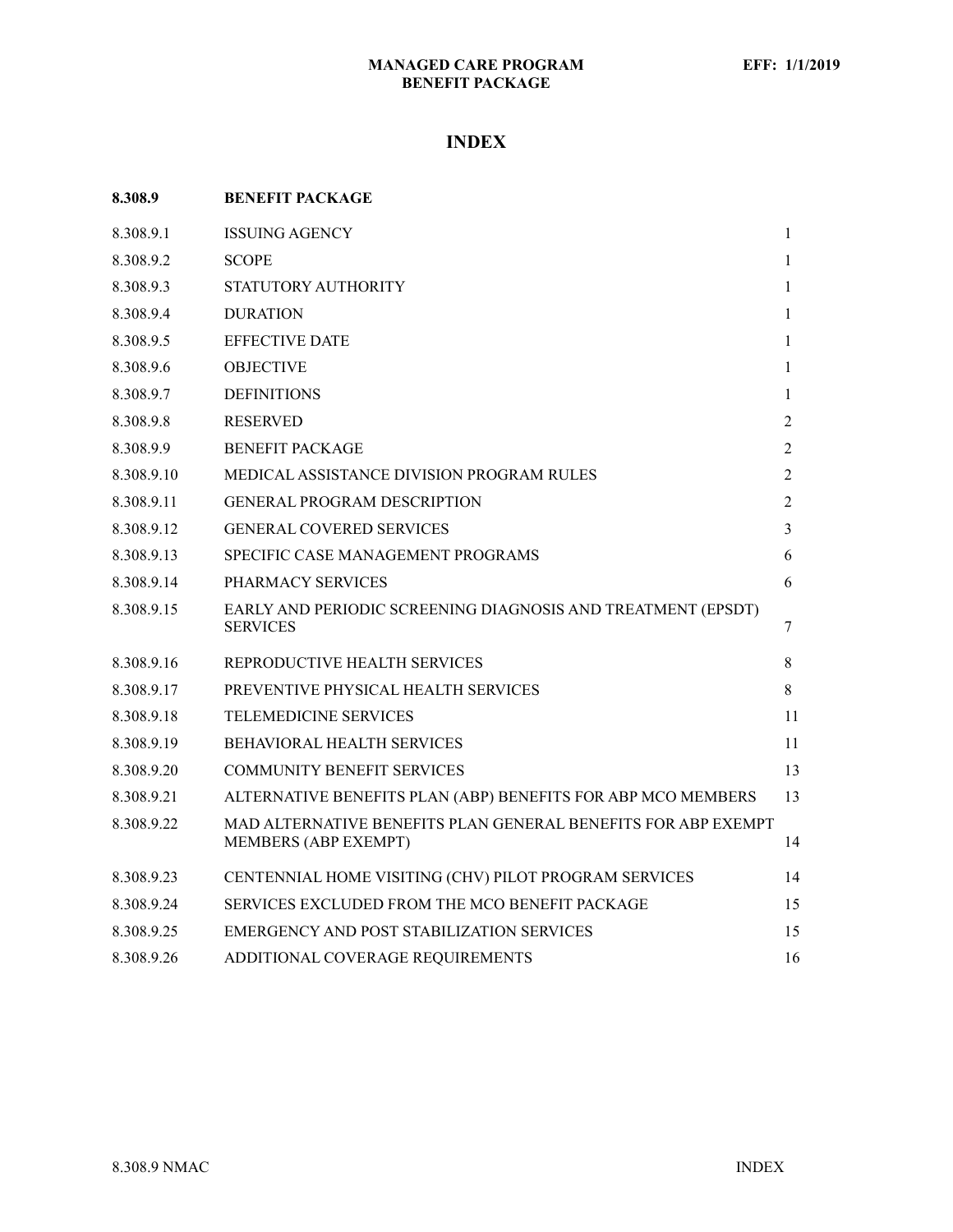## **TITLE 8 SOCIAL SERVICES CHAPTER 308 MANAGED CARE PROGRAM PART 9 BENEFIT PACKAGE**

<span id="page-1-0"></span>**8.308.9.1 ISSUING AGENCY:** New Mexico Human Services Department (HSD). [8.308.9.1 NMAC - Rp, 8.308.9.1 NMAC, 5/1/2018]

<span id="page-1-1"></span>**8.308.9.2 SCOPE:** This rule applies to the general public. [8.308.9.2 NMAC - Rp, 8.308.9.2 NMAC, 5/1/2018]

<span id="page-1-2"></span>**8.308.9.3 STATUTORY AUTHORITY:** The New Mexico medicaid program and other health care programs are administered pursuant to regulations promulgated by the federal department of health and human services under Title XIX of the Social Security Act as amended or by state statute. See Section 27-1-12 et seq., NMSA 1978.

[8.308.9.3 NMAC - Rp, 8.308.9.3 NMAC, 5/1/2018]

<span id="page-1-3"></span>**8.308.9.4 DURATION:** Permanent.

[8.308.9.4 NMAC - Rp, 8.308.9.4 NMAC, 5/1/2018]

<span id="page-1-4"></span>**8.308.9.5 EFFECTIVE DATE:** May 1, 2018, unless a later date is cited at the end of a section. [8.308.9.5 NMAC - Rp, 8.308.9.5 NMAC, 5/1/2018]

<span id="page-1-5"></span>**8.308.9.6 OBJECTIVE:** The objective of this rule is to provide instructions for the service portion of the New Mexico medical assistance division programs. [8.308.9.6 NMAC - Rp, 8.308.9.6 NMAC, 5/1/2018]

# <span id="page-1-6"></span>**8.308.9.7 DEFINITIONS:**

**A. Alternative benefits plan services with limitations (ABP):** The medical assistance division (MAD) category of eligibility "other adults" has an alternative benefit plan (ABP). The HSD contracted managed care organization (MCO) covers ABP specific services for an ABP member. Services are made available through MAD under a benefit plan similar to services provided by commercial insurance plans. ABP benefits include preventive services and treatment services. An ABP member has limitations on specific benefits; and does not have all MCO medicaid benefits available. All early and periodic screening, diagnosis and treatment (EPSDT) program services are available to an ABP member under 21 years. ABP services for an ABP member under the age of 21 years are not subject to the duration, frequency, and annual or lifetime benefit limitations that are applied to an ABP eligible recipient 21 years of age and older. A MCO ABP contracted provider and an ABP member have rights and responsibilities as described in Title 8 Chapter 308 NMAC, Social Services.

**B. Alternative benefits plan general benefits for ABP exempt member (ABP exempt):** An ABP member who self-declares he or she has a qualifying condition is evaluated by the MCO's utilization management for determination if he or she meets the qualifying condition. An ABP exempt member utilizes his or her benefits described in 8.308.9 NMAC and in 8.308.12 NMAC.

**C. Early childhood home visiting program:** A program that uses home visiting as a primary service delivery strategy and offers services on a voluntary basis to eligible pregnant women and their children from birth up to kindergarten entry, according to the program standard.

**D. Evidence-based, early childhood home visiting program:** A home visiting program that is recognized by the U.S. department of health & human services maternal, infant, and early childhood home visiting (MIECHV) project and:

- **(1)** is grounded in relevant, empirically-based best practice and knowledge that:
	- **(a)** is linked to and measures the following outcomes:
		- **(i)** babies that are born healthy;
		- **(ii)** children that are nurtured by their parents and caregivers;
		- **(iii)** children that are physically and mentally healthy;
		- **(iv)** children that are ready for school;
		- **(v)** children and families that are safe; and
		- **(vi)** families that are connected to formal and informal supports in their

communities;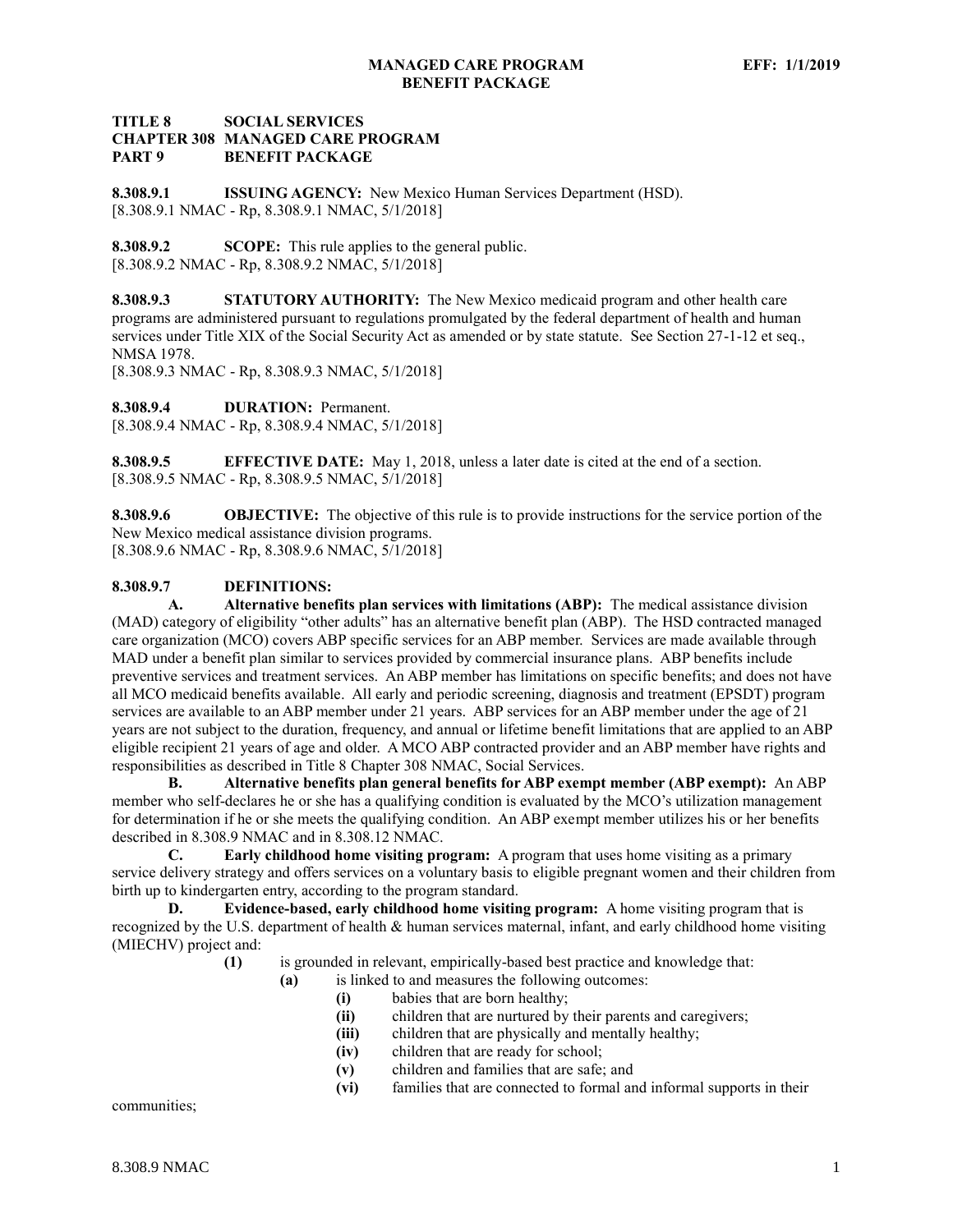**(b)** has comprehensive home visiting standards that ensure high-quality service delivery and continuous quality improvement; and

**(c)** has demonstrated significant, sustained positive outcomes;

**(2)** follows program standards that specify the purpose, outcomes, duration and frequency of services that constitute the program;

**(3)** follows the curriculum of an evidence-based home visiting model;

**(4)** employs well-trained and competent staff and provides continual professional supervision and development relevant to the specific program and model being delivered;

- **(5)** demonstrates strong links to other community-based services;
- **(6)** operates within an organization that ensures compliance with home visiting standards;
- **(7)** continually evaluates performance to ensure fidelity to the program standards;
- **(8)** collects data on program activities and program outcomes; and
- **(9)** is culturally and linguistically appropriate.

[8.308.9.7 NMAC - Rp, 8.308.9.7 NMAC, 5/1/2018; A, 1/1/2019]

<span id="page-2-0"></span>**8.308.9.8** [**RESERVED**]

[8.308.9.8 NMAC - Rp, 8.308.9.8 NMAC, 5/1/2018]

<span id="page-2-1"></span>**8.308.9.9 BENEFIT PACKAGE:** This part defines the benefit package for which a MCO shall be paid a fixed per-member-per-month capitated payment rate. The MCO shall cover the services specified in 8.308.9 NMAC. The MCO shall not delete a benefit from the MCO benefit package. A MCO is encouraged to offer value added services that are not medicaid covered benefits or in lieu of services or settings. The MCO may utilize providers licensed in accordance with state and federal requirements to deliver services. The MCO shall provide and coordinate comprehensive and integrated health care benefits to each member enrolled in managed care and shall cover the physical health, behavioral health and long-term care services per this section, its contract, and as directed by HSD. If the MCO is unable to provide covered services to a particular member using one of its contracted providers, the MCO shall adequately and timely cover these services for that member using a noncontract provider for as long as the member's MCO provider network is unable to provide the service. At such time that the required services become available within the MCO's network and the member can be safely transferred, the MCO may transfer the member to an appropriate contract provider according to a transition of care plan developed specifically for the member; see 8.308.11 NMAC.

[8.308.9.9 NMAC - Rp, 8.308.9.9 NMAC, 5/1/2018]

<span id="page-2-2"></span>**8.308.9.10 MEDICAL ASSISTANCE DIVISION PROGRAM RULES:** New Mexico administrative code (NMAC) rules and related documents contain a detailed description of the services covered by MAD, the limitations and exclusions to covered services, and non-covered services. The NMAC rules are the official source of information on covered and non-covered services. Unless otherwise directed, the MCO shall determine its own utilization management (UM) protocols and shall comply with state and federal requirements for UM including, but not limited to 42 CFR Part 456, which is based on reasonable medical evidence. The MCO shall comply with the most rigorous standards or applicable provisions of either NCQA, HSD regulation, the Balanced Budget Act of 1997, or 42 CFR Part 438 related to timeliness of decisions. The MCO shall ensure that medicaid covered benefits are furnished in an amount, duration, and scope that is no less than the amount, duration, and scope for the same services furnished to beneficiaries pursuant to 42 CFR 440.230. MAD may review and approve the MCO's UM protocols. Unless otherwise directed by MAD, a HSD contracted MCO is not required to follow MAD's reimbursement methodologies or MAD's fee schedules unless otherwise required in a NMAC rule. The MCO shall comply with 42 CFR Parts 438, 440, and 456.

[8.308.9.10 NMAC - Rp, 8.308.9.10 NMAC, 5/1/2018]

# <span id="page-2-3"></span>**8.308.9.11 GENERAL PROGRAM DESCRIPTION:**

**A.** The MCO shall provide medically necessary services consistent with the following:

**(1)** a determination that a health care service is medically necessary does not mean that the health care service is a covered benefit; benefits are to be determined by HSD;

**(2)** in making the determination of medical necessity of a covered service the MCO shall do so by:

**(a)** evaluating the member's physical and behavioral health information provided by a qualified professional who has personally evaluated the member within his or her scope of practice; who has taken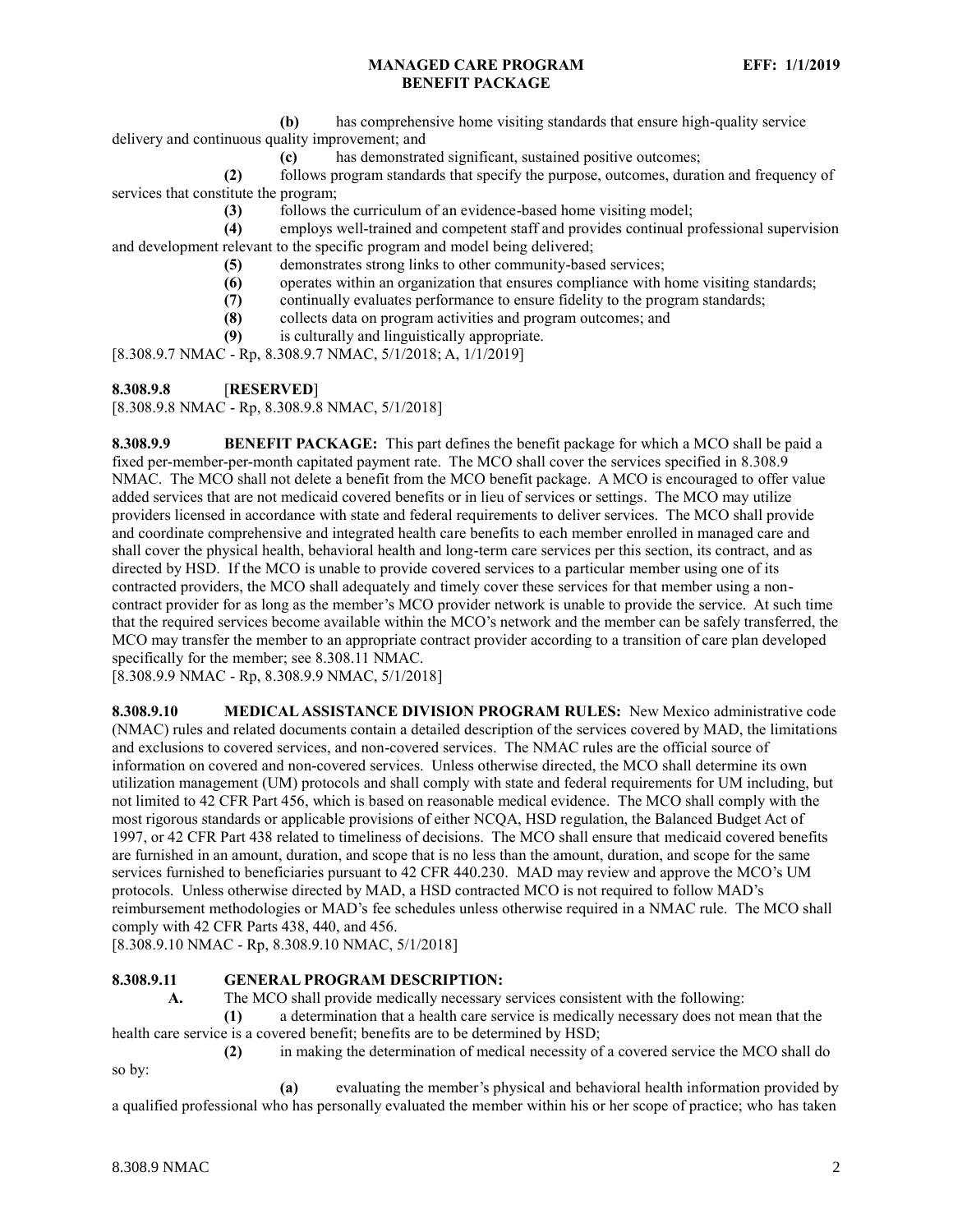into consideration the member's clinical history, including the impact of previous treatment and service interventions and who has consulted with other qualified health care professionals with applicable specialty training, as appropriate;

**(b)** considering the views and choices of the member or his or her authorized representative regarding the proposed covered service as provided by the clinician or through independent verification of those views; and

**(c)** considering the services being provided concurrently by other service delivery systems;

**(3)** not denying physical, behavioral health and long-term care services solely because the member has a poor prognosis; medically necessary services may not be arbitrarily denied or reduced in amount, duration or scope to an otherwise eligible member solely because of his or her diagnosis, type of illness or condition;

**(4)** governing decisions regarding benefit coverage for a member under 21 years of age by the EPSDT program coverage rule to the extent they are applicable; and

**(5)** making services available 24 hours, seven days a week, when medically necessary and are a covered benefit.

**B.** The MCO shall meet all HSD requirements related to the anti-gag requirement. The MCO shall meet all HSD requirements related to advance directives. This includes but is not limited to:

**(1)** providing a member or his or her authorized representative with written information on advance directives that include a description of applicable state and federal law and regulation, the MCO's policy respecting the implementation of the right to have an advance directive, and that complaints concerning noncompliance with advance directive requirements may be filed with HSD; the information must reflect changes in federal and state statute, regulation or rule as soon as possible, but no later than 90 calendar days after the effective date of such a change;

**(2)** honoring advance directives within its UM protocols; and

**(3)** ensuring that a member is offered the opportunity to prepare an advance directive and that, upon request, the MCO provides assistance in the process.

**C.** The MCO shall allow second opinions: A member or his or her authorized representative shall have the right to seek a second opinion from a qualified health care professional within his or her MCO's network, or the MCO shall arrange for the member to obtain a second opinion outside the network, at no cost to the member. A second opinion may be requested when the member or his or her authorized representative needs additional information regarding recommended treatment or believes the provider is not authorizing requested care.

**D.** The MCO shall meet all care coordination requirement set forth in 8.308.10 NMAC, Care Coordination.

**E.** The MCO shall meet all behavioral health parity requirements as set forth in CFR 42, Chapter IV, subchapter C, 438.905 - Parity requirements.

[8.308.9.11 NMAC - Rp, 8.308.9.11 NMAC, 5/1/2018]

## <span id="page-3-0"></span>**8.308.9.12 GENERAL COVERED SERVICES:**

**A. Ambulatory surgical services:** The benefit package includes surgical services rendered in an ambulatory surgical center setting as detailed in 8.324.10 NMAC.

**B. Anesthesia services:** The benefit package includes anesthesia and monitoring services necessary for the performance of surgical or diagnostic procedures as detailed 8.310.2 NMAC.

**C. Audiology services:** The benefit package includes audiology services as detailed in 8.310.2 and 8.324.5 NMAC with some limitations. For a ABP member 21 years and older, audiology services are limited to hearing testing or screening when part of a routine health exam and are not covered as a separate service. Audiologist services, hearing aids and other aids are not covered.

**D. Client transportation:** The benefit package covers expenses for transportation, meals, and lodging it determines are necessary to secure MAD covered medical or behavioral health examination and treatment for a MCO member in or out of his or her home community as detailed in 8.301.6, 8.324.7 and 8.310.2 NMAC.

**E. Community intervener:** The benefit package includes community intervener services. The community intervener works one-on-one with a deaf-blind member who is five-years of age or older to provide critical connections to other people and his or her environment. The community intervener opens channels of communication between the member and others, provides access to information, and facilitates the development and maintenance of self-directed independent living.

**(1)** Member eligibility: To be eligible for community intervener services, a member must be five-years of age or older and meet the clinical definition of deaf-blindness, defined as: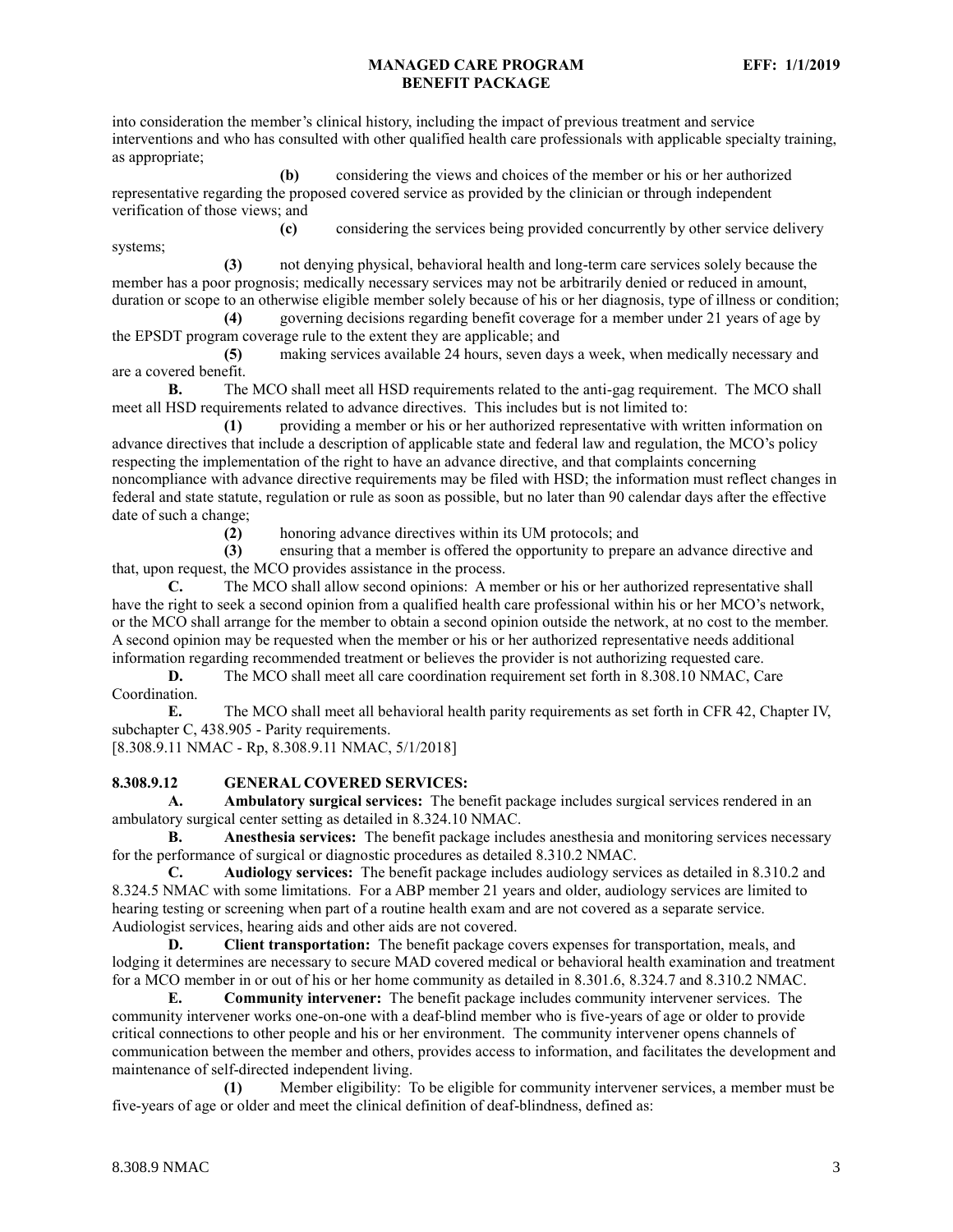**(a)** the member has a central visual acuity of 20/200 or less in the better eye with corrective lenses, or a field defect such that the peripheral diameter of visual field subtends an angular distance no greater than 20 degrees, or a progressive visual loss having a prognosis leading to one or both these conditions;

**(b)** the member has a chronic hearing impairment so severe that most speech cannot be understood with optimum amplification or the progressive hearing loss having a prognosis leading to this condition; and

**(c)** the member for whom the combination of impairments described above cause extreme difficulty in attaining independence in daily life activities, achieving psychosocial adjustment, or obtaining a vocation.

**(2)** Provider qualifications: The minimum provider qualifications for a community

intervener are as follows:

- **(a)** is at least 18 years of age;
- **(b)** is not the spouse of the member to whom the intervener is assigned;
- **(c)** holds a high school diploma or a high school equivalency certificate;

**(d)** has a minimum of two years of experience working with individuals with developmental disabilities;

**(e)** has the ability to proficiently communicate in the functional language of the deaf-blind member to whom the intervener is assigned; and

**(f)** completes an orientation or training course by any person or agency who provides direct care services to deaf-blind individuals.

**F. Dental services:** The benefit package includes dental services as detailed in 8.310.2 NMAC.

**G. Diagnostic imaging and therapeutic radiology services:** The benefit package includes medically necessary diagnostic imaging and radiology services as detailed in 8.310.2 NMAC.

**H. Dialysis services:** The benefit package includes medically necessary dialysis services as detailed in 8.310.2 NMAC. Dialysis benefits are limited to the first three months of dialysis pending the establishment of medicare eligibility unless the member does not qualify for medicare benefits as determined by the social security administration. A dialysis provider shall assist a member in applying for and pursuing final medicare eligibility determination. If the member does not qualify for medicare benefits, the MCO is responsible for covering dialysis services.

**I. Durable medical equipment and medical supplies:** The benefit package includes covered vision appliances, hearing aids and related services and durable medical equipment and medical supplies and oxygen as detailed in 8.324.5 NMAC. For an ABP eligible recipient 21 years of age and older, see 8.309.4 NMAC for service limitations.

**J. Emergency and non-emergency transportation services:**

**(1)** The benefit package includes transportation service such as ground ambulance and air ambulance in an emergency and when medically necessary, and taxicab and handivan, commercial bus, commercial air, meal and lodging services as indicated for medically necessary physical and behavioral health services, as detailed in 8.324.7 NMAC. MAD covers the most appropriate and least costly transportation alternatives only when a member does not have a source of transportation available and the member does not have access to alternative free sources. The MCO shall coordinate efforts when providing transportation services for a member requiring physical or behavioral health services.

**(2)** The benefit package also includes non-medical transportation as detailed in 8.314.5 NMAC.

**K. Experimental or investigational services:** The benefit package includes medically necessary services which are not considered unproven, investigational or experimental for the condition for which they are intended or used as determined by MAD as detailed in 8.310.2 NMAC.

**L. Health home services:** The benefit package includes CareLink NM (or its successor) health home services as detailed in 8.310.10 NMAC for qualified beneficiaries in areas these services are available through by MAD-approved providers.

**M. Home health agency services and other nursing care:** The benefit package includes home health agency services as detailed in 8.325.9 and 8.320.2 NMAC. For an ABP eligible recipient 21 years of age and older, see 8.309.4 NMAC for service limitations.

**(1)** A MCO may also cover private duty nursing services and in home rehabilitation services as needed to provide medically necessary services to members even though those services are not rendered through a home health agency.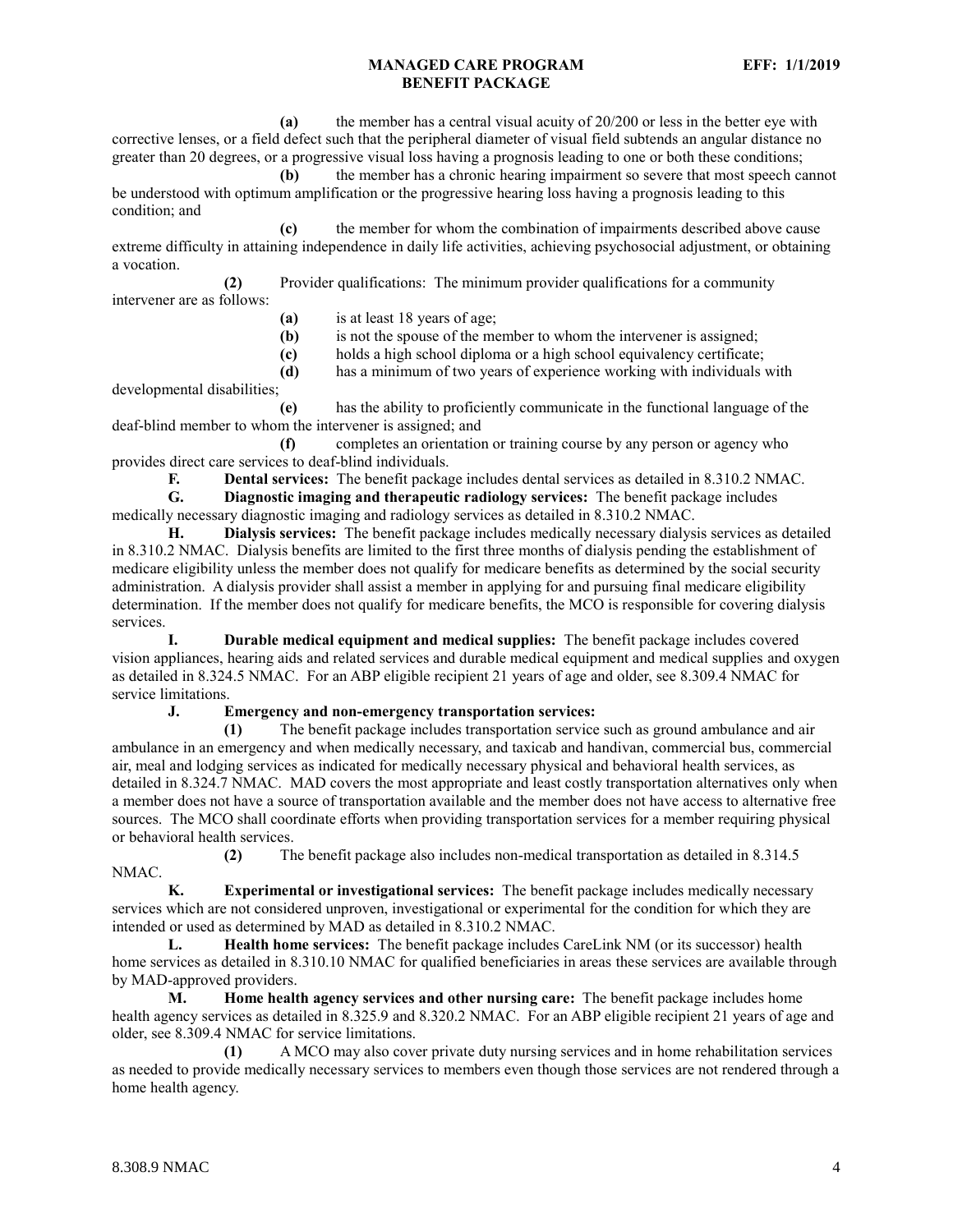**(2)** In addition to home health agency services, a MCO is also required to provide in home services under the EPSDT program through private duty nursing and EPSDT personal care (which is not to be confused with the personal care option services covered as a community benefit). See 8.308.9.15 NMAC regarding EPSDT services.

**(3)** Services in the home are also a benefit under community based services. See 8.308.12. NMAC Community Benefit.

**(4)** For an ABP eligible recipient 21 years of age and older, see 8.309.4 NMAC for service limitations.

**N. Hospice services:** The benefit package includes hospice services as detailed in 8.325.4 NMAC.

**O. Hospital outpatient service:** The benefit package includes hospital outpatient services for preventive, diagnostic, therapeutic, rehabilitative or palliative medical or behavioral health services as detailed in 8.311.2 NMAC.

**P. Inpatient hospital services:** The benefit package includes hospital inpatient acute care, procedures and services for the member as detailed in 8.311.2 NMAC. The MCO shall comply with the maternity length of stay in the Health Insurance Portability and Accountability Act (HIPAA) of 1996. Coverage for a hospital stay following a normal, vaginal delivery may not be limited to less than 48 hours for both the member and her newborn child. Health coverage for a hospital stay in connection with childbirth following a caesarean section may not be limited to less than 96 hours for the member and her newborn child.

**Q. Laboratory services:** The benefit package includes laboratory services provided according to the applicable provisions of Clinical Laboratory Improvement Act (CLIA) as detailed in 8.310.2 NMAC.

**R. Nursing facility services:** The benefit package includes nursing facility services as detailed in 8.312.2 NMAC. Nursing facility services are not a benefit for an ABP eligible recipient except as a short term "step-down" hospital discharge prior to going home.

**S. Nutrition services:** The benefit package includes nutritional services based on scientifically validated nutritional principles and interventions which are generally accepted by the medical community and consistent with the physical and medical condition of the member as detailed in 8.310.2 NMAC.

**T. Physical health services:**

**(1)** Primary care and specialty care services are found in the following 8.310.2, 8.310.3, 8.320.2, and 8.320.6 NMAC. The services are rendered in a hospital, clinic, center, office, school-based setting, and when facilities and settings are parent approved, including the home.

**(2)** The benefits specifically include:

**(a)** labor and delivery in a hospital;

**(b)** labor and delivery in an eligible recipient's home;

**(c)** labor and delivery in a midwife's unlicensed birth center;

**(d)** labor and delivery in a department of health licensed birth center; and

**(e)** other related birthing services performed by a certified nurse midwife or a

direct-entry midwife licensed by the state of New Mexico, who is either validly contracted with and fully credentialed by the MCO or validly contracted with HSD and participates in MAD birthing options program as detailed in 8.310.2 NMAC.

**(f)** The MCO shall operate a proactive prenatal care program to promote early initiation and appropriate frequency of prenatal care consistent with the standards of the American college of obstetrics and gynecology.

**(g)** The MCO shall participate in MAD's birthing options program.

**U. Podiatry:** The benefit package includes podiatric services furnished by a provider, as required by the condition of the member as detailed in 8.310.2 NMAC.

**V. Prosthetics and orthotics:** The benefit package includes prosthetic and orthotic services as detailed in 8.324.5 NMAC.

**W. Rehabilitation services:** The benefit package includes inpatient and outpatient hospital, and outpatient physical, occupational and speech therapy services as detailed in 8.323.5 NMAC. For an ABP eligible recipient 21 years of age and older, see 8.309.4 NMAC for service limitations

**X. Private duty nursing:** The benefit package includes private duty nursing services for a member under 21 years of age. See Subsection M of 8.308.9.12 NMAC.

**Y. Swing bed hospital services:** This benefit package includes services provided in hospital swing beds to a member expected to reside in such a facility on a long-term or permanent basis as defined in 8.311.5 NMAC. Swing bed hospital services are not a benefit for an ABP eligible recipient except as a short term "stepdown" hospital discharge prior to going home.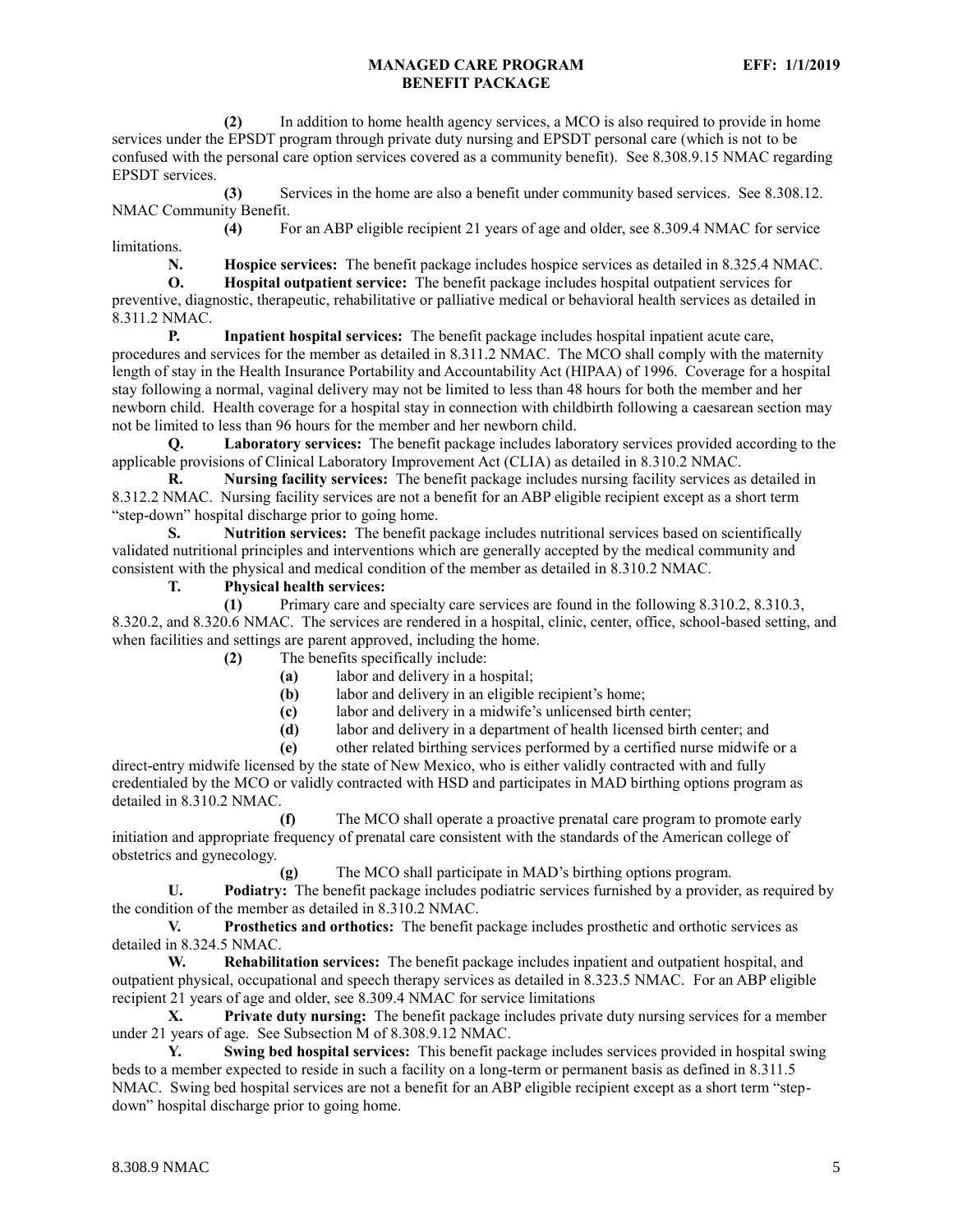**Z. Tobacco cessation services:** The benefit package includes cessation services as described in 8.310.2 NMAC and education.

**AA. Transplant services:** The following transplants are covered in the benefit package as long as the procedures are not considered experimental or investigational: heart transplants, lung transplants, heart-lung transplants, liver transplants, kidney transplants, autologous bone marrow transplants, allogeneic bone marrow transplants and corneal transplants as detailed in 8.310.2 NMAC. See 8.325.6 NMAC for guidance whether MAD has determined if a transplant is experimental or investigational.

**BB. Vision and eye care services:** The benefit package includes specific vision care services that are medically necessary for the diagnosis of and treatment of eye diseases for a member as detailed in 8.310.2 NMAC. All services must be furnished within the scope and practice of the medical professional as defined by state law and in accordance with applicable federal, state and local laws and rules. For an ABP eligible recipient 21 years and older, the service limitations are listed below:

**(1)** Routine vision care is not covered.

**(2)** MAD does not cover refraction or eyeglasses other than for aphakia following removal of

**CC. Other services:** When an additional benefit service is approved by MAD, the MCO shall cover that service as well**.**

[8.308.9.12 NMAC - Rp, 8.308.9.12 NMAC, 5/1/2018]

the lens.

<span id="page-6-0"></span>**8.308.9.13 SPECIFIC CASE MANAGEMENT PROGRAMS:** The benefit package includes case management services necessary to meet an identified service need of a member. The following are specific case management programs available when a member meets the requirements of a specific service.

**A. Case management services for adults with developmental disabilities:** Case management services are provided to a member 21 years of age and older who is developmentally disabled as detailed in 8.326.2 NMAC.

**B. Case management services for pregnant women and their infants:** Case management services are provided to a member who is pregnant up to 60 calendar days following the end of the month of the delivery as detailed in 8.326.3 NMAC.

**C. Case management services for traumatically brain injured adults:** Case management services are provided to a member 21 years of age and older who is traumatically brain injured as detailed in 8.326.5 NMAC.

**D. Case management services for children up to the age of three:** Case management services for a member up to the age of three years who is medically at-risk due to family conditions and who does not have a developmental delay as detailed in 8.326.6 NMAC.

**E. Case management services for the medically at risk (EPSDT):** Case management services for a member under 21 years of age who is medically at-risk for a physical or behavioral health condition as detailed in 8.320.2 NMAC.

[8.308.9.13 NMAC - Rp, 8.308.9.13 NMAC, 5/1/2018]

<span id="page-6-1"></span>**8.308.9.14 PHARMACY SERVICES:** The benefit package includes pharmacy and related services, as detailed in 8.324.4 NMAC.

**A.** The MCO may determine its formula for estimating acquisition cost and establishing pharmacy reimbursement.

**B.** The MCO shall include on the MCO's formulary or PDL all multi-source generic drug items with the exception of items used for cosmetic purposes, items consisting of more than one therapeutic ingredient, antiobesity items, items that are not medically necessary and as otherwise approved by MAD. Cough, cold and allergy medications must be covered but all multi-source generic products do not need to be covered. This requirement does not preclude a MCO from requiring authorization prior to dispensing a multi-source generic item.

**C.** The MCO is not required to cover all multi-source generic over-the-counter items. Coverage of over-the-counter items may be restricted to instances for which a practitioner has written a prescription, and for which the item is an economical or preferred therapeutic alternative to the prescribed item.

**D.** The MCO shall cover brand name drugs and drug items not generally on the MCO formulary or PDL when determined to be medically necessary by the MCO or as determined by the MCO member appeal process or a HSD administrative hearing. See 8.308.15 NMAC.

**E.** Unless otherwise approved by MAD, the MCO shall have an open formulary for all psychotropic medications. Minor tranquilizers, sedatives, and hypnotics are not considered psychotropic medications for the purpose of this rule.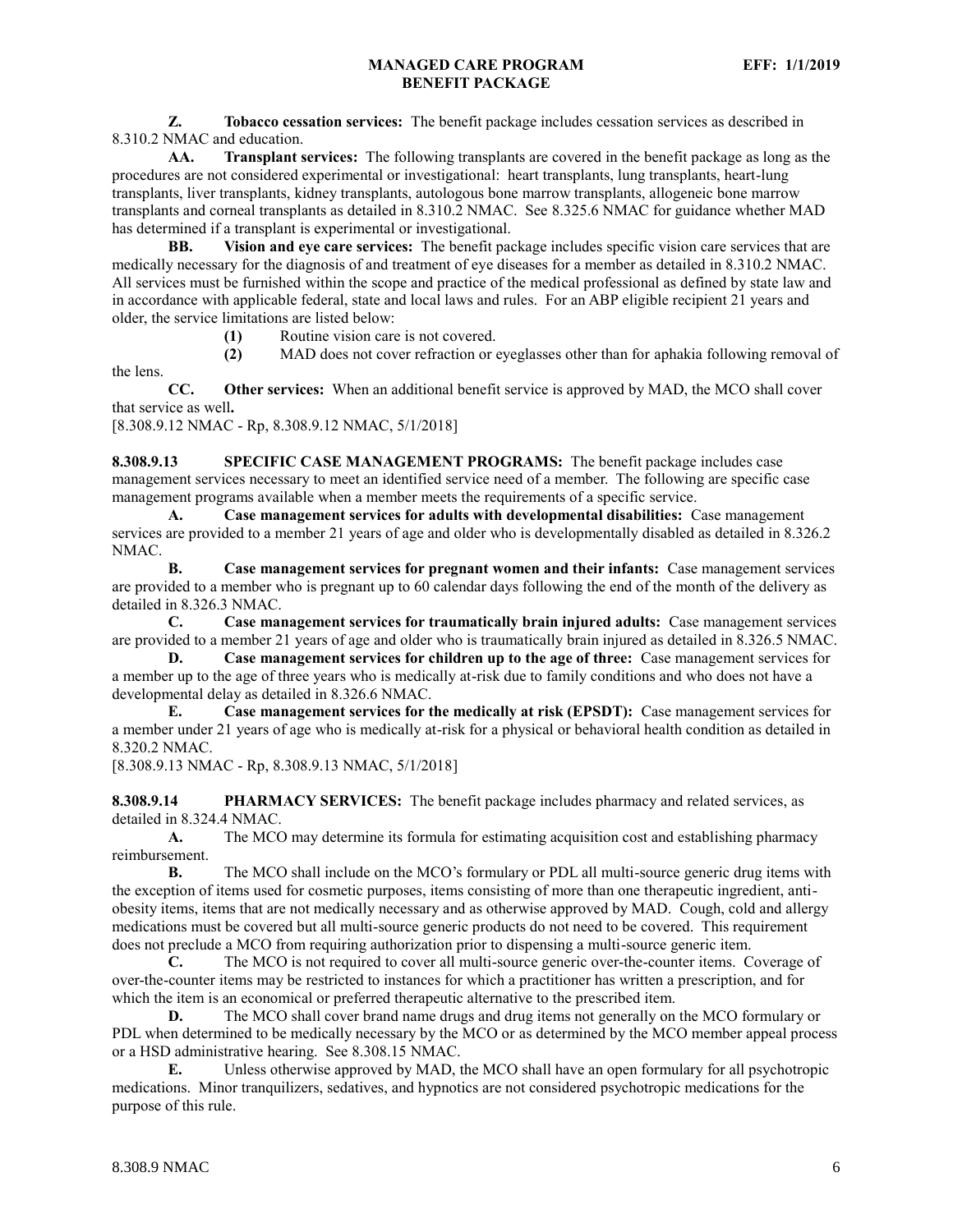**F.** MCO shall ensure that a native American member accessing the pharmacy benefit at an Indian health service (IHS), tribal, and urban Indian (I/T/U) facility is exempt from the MCO's PDL when these pharmacies have their own PDL.

**G.** The MCO shall reimburse family planning clinics, school-based health centers (SBHCs) and the department of health (DOH) public health clinics for oral contraceptive agents and plan B when dispensed to a member and billed using healthcare common procedure coding (HCPC) codes and CMS 1500 forms.

**H.** The MCO shall meet all federal and state requirements related to pharmacy rebates and submit all necessary information as directed by HSD.

**I.** For a member 21 years of age and older not residing in an institution, the MCO must, at a minimum , cover the over-the-counter items which are insulin**,** diabetic test strips, prenatal vitamins, electrolyte replacement items, ophthalmic lubricants, pediculosides and scabicides, certain insect repellants, sodium chloride for inhalations, topical and vaginal antifungals and topical anti-inflammatories. Other over-the-counter items may be designated as covered items after making a specific determination that it is overall more economical to cover an over-the-counter item as an alternative to prescription items or when an over-the-counter item is a preferred therapeutic alternative to prescription drug items. Such coverage is subject to the generic-first coverage provisions. Otherwise, the eligible recipient 21 years and older, or his or her authorized representative is responsible for purchasing or otherwise obtaining an over-the-counter item.

**(1)** The MCO may cover additional over-the counter items, with or without prior authorization, at its discretion or as medically necessary when a specific regimen of over-the-counter drugs is required to treat chronic disease conditions.

**(2)** For a member under 21 years of age, the MCO must cover over-the-counter drug items as medically necessary for the member, with or without prior authorization.

**J.** The MCO shall meet all federal and state requirements for identifying drug items purchased under the 340B drug purchasing provisions codified as Section 340B of the federal Public Health Service Act. [8.308.9.14 NMAC - Rp, 8.308.9.14 NMAC, 5/1/2018]

#### <span id="page-7-0"></span>**8.308.9.15 EARLY AND PERIODIC SCREENING DIAGNOSIS AND TREATMENT (EPSDT)**

**SERVICES:** The benefit package includes the delivery of the federally mandated EPSDT services (42 CFR Part 441, Subpart B) provided by a primary care provider (PCP) as detailed in 8.320.2 NMAC. The MCO shall provide access to early intervention programs and services for a member identified in an EPSDT screen as being at-risk for developing or having a severe emotional, behavioral or neurobiological disorder. Unless otherwise specified in a service rule, EPSDT services are for a member under 21 years of age. For detailed description of each service, see 8.320.2 NMAC. EPSDT behavioral health services are included in 8.308.9.19 NMAC.

**A. EPSDT nutritional counseling and services:** The benefit package includes nutritional services furnished to a pregnant member and a member under 21 years of age as detailed in 8.310.2 NMAC.

**B. EPSDT personal care:** The benefit package includes personal care services for a member.

**C. EPSDT private duty nursing:** The benefit package includes private duty nursing for a member and the services shall be delivered in either his or her home or school setting.

**D. EPSDT rehabilitation services:** A member under 21 years of age who is eligible for home and community based waiver services receives medically necessary rehabilitation services through the EPSDT program; see 8.320.2 NMAC for a detailed description. The home and community-based waiver program provides rehabilitation services only for the purpose of community integration.

**E. Services provided in schools:** The benefit package includes services to a member provided in a school, excluding those specified in his or her individual education plan (IEP) or the individualized family service plan (IFSP); see 8.320.6 NMAC.

## **F. Tot-to-teen health checks:**

**(1)** The MCO shall adhere to the MAD periodicity schedule and ensure that each eligible member receives age-appropriate EPSDT screens (tot-to-teen health checks), referrals, and appropriate services and follow-up care. See 8.320.2 NMAC for detailed description of the benefits. The services include, but are not limited to:

**(a)** education of and outreach to a member or the member's family regarding the importance of regular screens and health checks;

**(b)** development of a proactive approach to ensure that the member receives the services;

**(c)** facilitation of appropriate coordination with school-based providers;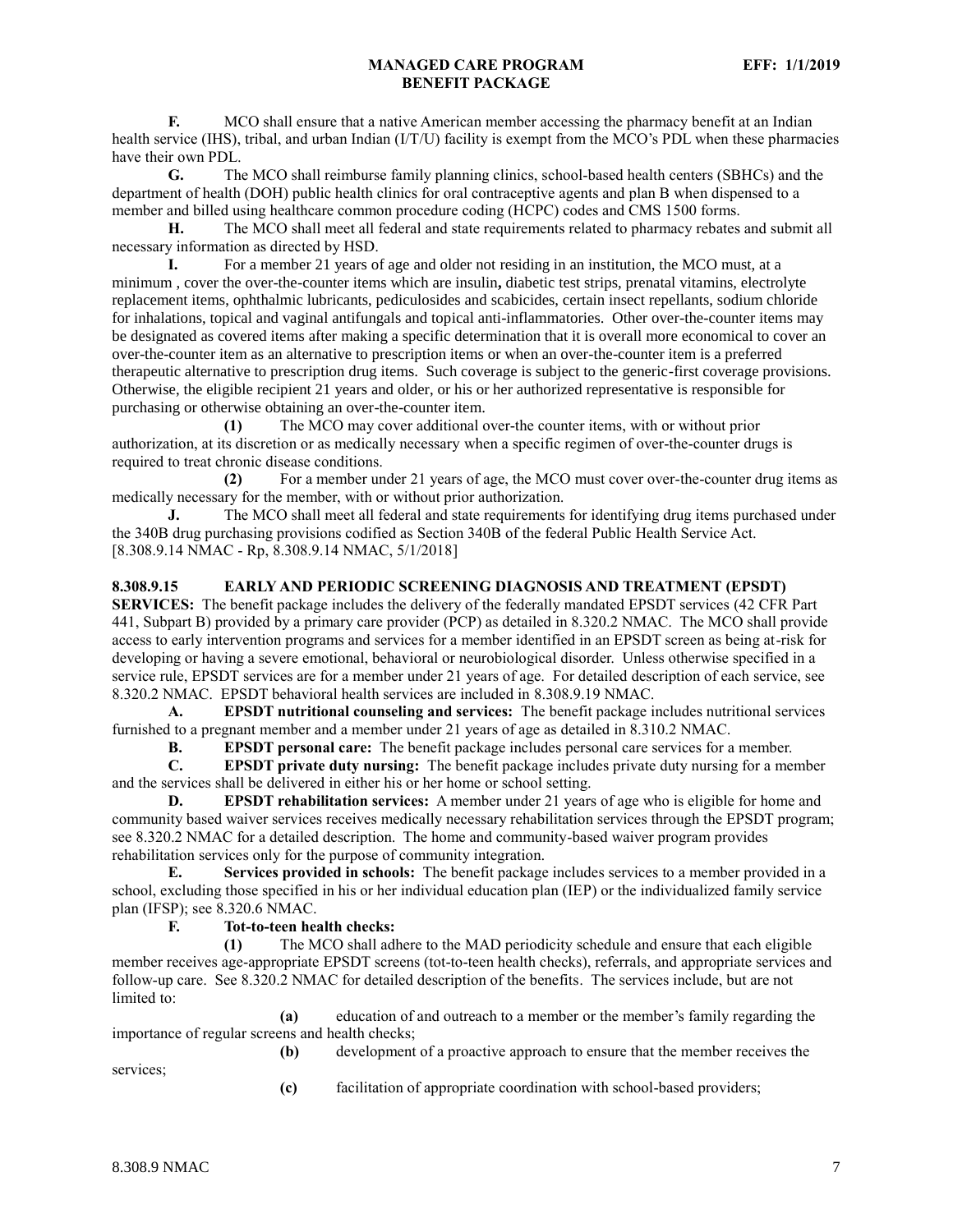**(d)** development of a systematic communication process with MCO network providers regarding screens and treatment coordination;

**(e)** processes to document, measure and assure compliance with MAD's periodicity schedule; and

**(f)** development of a proactive process to insure the appropriate follow-up evaluation, referral and treatment, including early intervention for developmental delay, vision and hearing screening, dental examinations and immunizations.

**(2)** The MCO will facilitate appropriate referral for possible or identified behavioral health conditions. See 8.321.2 NMAC for EPSDT behavioral health services descriptions. [8.308.9.15 NMAC - Rp, 8.308.9.15 NMAC, 5/1/2018]

<span id="page-8-0"></span>**8.308.9.16 REPRODUCTIVE HEALTH SERVICES:** The benefit package includes reproductive health services as detailed in 8.310.2 NMAC. The MCO shall implement written policies and procedures approved by HSD which define how a member is educated about his or her rights to family planning services, freedom of choice, to include access to non-contract providers, and methods for accessing family planning services.

**A.** The family planning policy shall ensure that a member of the appropriate age of both sexes who seeks family planning services shall be provided with counseling pertaining to the following:

**(1)** human immunodeficiency virus (HIV) and other sexually transmitted diseases and risk reduction practices; and

**(2)** birth control pills and devices including plan B and long acting reversible contraception. **B.** The MCO shall provide a member with sufficient information to allow him or her to make informed choices including the following:

- **(1)** types of family planning services available;
- **(2)** the member's right to access these services in a timely and confidential manner;

**(3)** freedom to choose a qualified family planning provider who participates in the MCO network or from a provider who does not participate in the member's MCO network; and

**(4)** if a member chooses to receive family planning services from a non-contracted provider, the member shall be encouraged to exchange medical information between the PCP and the non-contracted provider for better coordination of care.

**C. Pregnancy termination procedures:** The benefit package includes services for the termination of a pregnancy as detailed in 8.310.2 NMAC. Medically necessary pregnancy terminations which do not meet the requirements of 42 CFR 441.202 are excluded from the capitation payment made to the MCO and shall be reimbursed solely from state funds pursuant to the provisions of 8.310.2 NMAC. [8.308.9.16 NMAC - Rp, 8.308.9.16 NMAC, 5/1/2018]

<span id="page-8-1"></span>**8.308.9.17 PREVENTIVE PHYSICAL HEALTH SERVICES:** The MCO shall follow current national standards for preventive health services, including behavioral health preventive services. Standards are derived from several sources, including the U.S. preventive services task force, the centers for disease control and prevention; and the American college of obstetricians and gynecologists. Any preventive health guidelines developed by the MCO under these standards shall be adopted and reviewed at least every two years, updated when appropriate and disseminated to its practitioners and members. Unless a member refuses and the refusal is documented, the MCO shall provide the following preventive health services or screens or document that the services (with the results) were provided by other means. The MCO shall document medical reasons not to perform these services for an individual member. Member refusal is defined to include refusal to consent to and refusal to access care.

**A. Initial assessment:** The MCO shall conduct a health risk assessment (HRA), per HSD guidelines and processes, for the purpose of obtaining basic health and demographic information about the member, assisting the MCO in determining the need for a comprehensive needs assessment (CNA) for care coordination level assignment.

**B. Family planning:** The MCO must have a family planning policy. This policy must ensure that a member of the appropriate age of both sexes who seeks family planning services is provided with counseling and treatment, if indicated, as it relates to the following:

- **(1)** methods of contraception; and
- **(2)** HIV and other sexually transmitted diseases and risk reduction practices.

**C. Guidance:** The MCO shall adopt policies that shall ensure that an applicable asymptomatic member is provided guidance on the following topics unless the member's refusal is documented: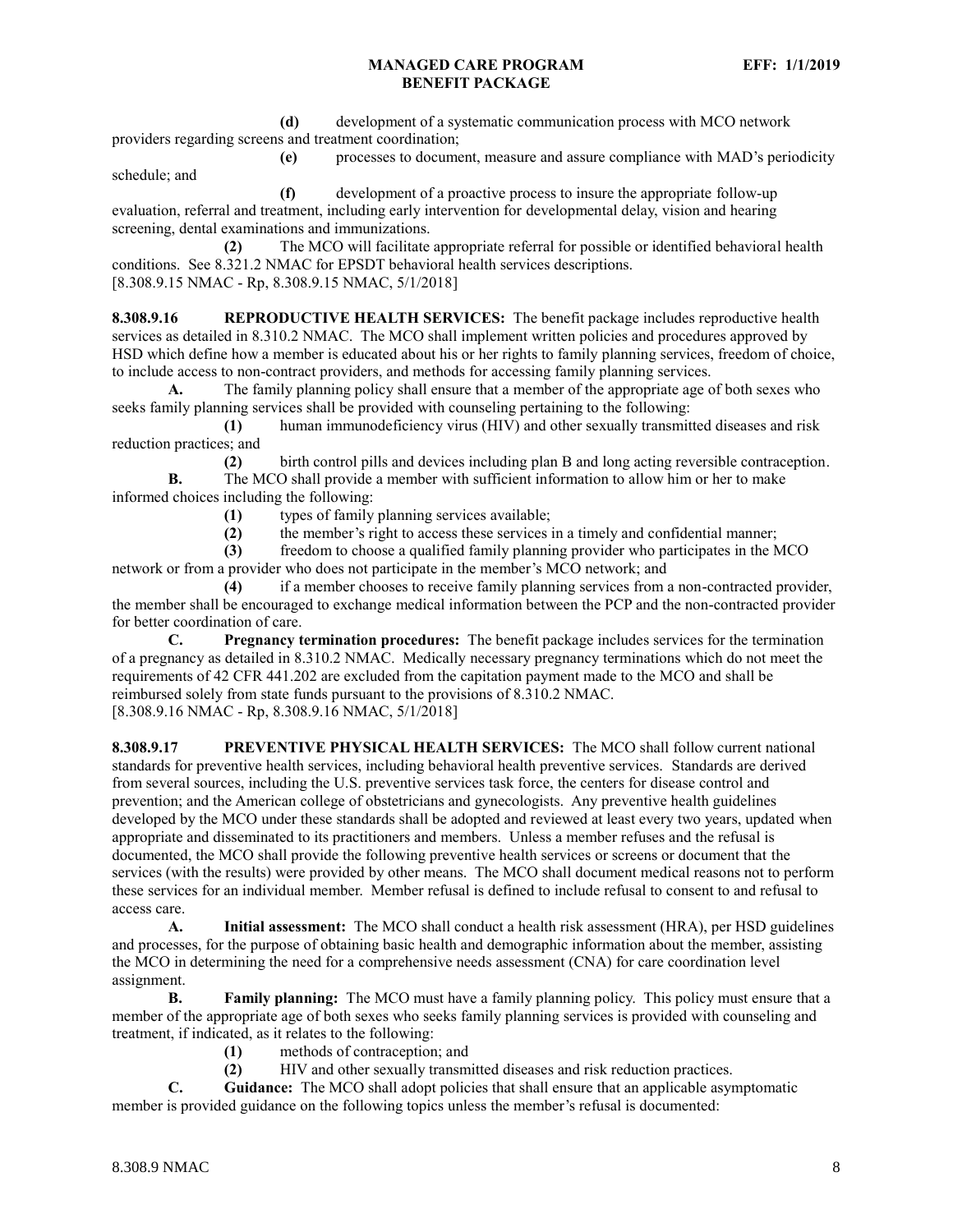- **(1)** prevention of tobacco use;
- **(2)** benefits of physical activity;
- **(3)** benefits of a healthy diet;

**(4)** prevention of osteoporosis and heart disease in a menopausal member citing the advantages and disadvantages of calcium and hormonal supplementation;

- **(5)** prevention of motor vehicle injuries;
- **(6)** prevention of household and recreational injuries;
- **(7)** prevention of dental and periodontal disease;
- **(8)** prevention of HIV infection and other sexually transmitted diseases;
- **(9)** prevention of an unintended pregnancy; and
- **(10)** prevention or intervention for obesity or weight issues.

**D. Immunizations:** The MCO shall adopt policies that to the extent possible, ensure that within six months of enrollment, a member is immunized according to the type and schedule provided by current recommendations of the state department of health (DOH). The MCO shall encourage providers to verify and document all administered immunizations in the New Mexico statewide immunization information system (SIIS).

**E. Nurse advice line:** The MCO shall provide a toll-free clinical telephone nurse advice line function that includes at least the following services and features:

**(1)** clinical assessment and triage to evaluate the acuity and severity of the member's symptoms and make the clinically appropriate referral; and

**(2)** pre-diagnostic and post-treatment health care decision assistance based on the member's symptoms.

**F. Prenatal care:** The MCO shall operate a proactive prenatal care program to promote early initiation and appropriate frequency of prenatal care consistent with the standards of the American college of obstetrics and gynecology. The program shall include at least the following:

**(1)** educational outreach to a member of childbearing age;

**(2)** prompt and easy access to obstetrical care, including an office visit with a practitioner within three weeks of having a positive pregnancy test (laboratory or home) unless earlier care is clinically indicated;

**(3)** risk assessment of a pregnant member to identify high-risk cases for special management;

**(4)** counseling which strongly advises voluntary testing for HIV;

**(5)** case management services to address the special needs of a member who has a high risk pregnancy, especially if risk is due to psychosocial factors, such as substance abuse or teen pregnancy;

**(6)** screening for determination of need for a post-partum home visit;

**(7)** coordination with other services in support of good prenatal care, including

transportation, other community services and referral to an agency that dispenses baby car seats free or at a reduced price; and

**(8)** referral to a home visiting pilot program for eligible pregnant women and children residing in the HSD-designated counties for services as outlined at 8.308.9.23 NMAC.

**G. Screens:** The MCO shall adopt policies which will ensure that, to the extent possible, within six months of enrollment or within six months of a change in screening standards, each asymptomatic member receives at least the following preventive screening services listed below.

**(1)** *Screening for breast cancer*: A female member between the ages of 40-69 years shall be screened every one to two years by mammography alone or by mammography and annual clinical breast examination.

**(2)** *Blood pressure measurement*: A member 18 years of age or older shall receive a blood pressure measurement at least every two years.

**(3)** *Screening for cervical cancer*: A female member with a cervix shall receive cytopathology testing starting at the onset of sexual activity, but at least by 21 years of age and every three years thereafter until reaching 65 years of age when prior testing has been consistently normal and the member has been confirmed not to be at high risk. If the member is at high risk, the frequency shall be at least annual.

**(4)** *Screening for chlamydia*: All sexually active female members 25 years of age and younger shall be screened for chlamydia. All female members over 25 years of age shall be screened for chlamydia if they inconsistently use barrier contraception, have more than one sex partner, or have had a sexually transmitted disease in the past.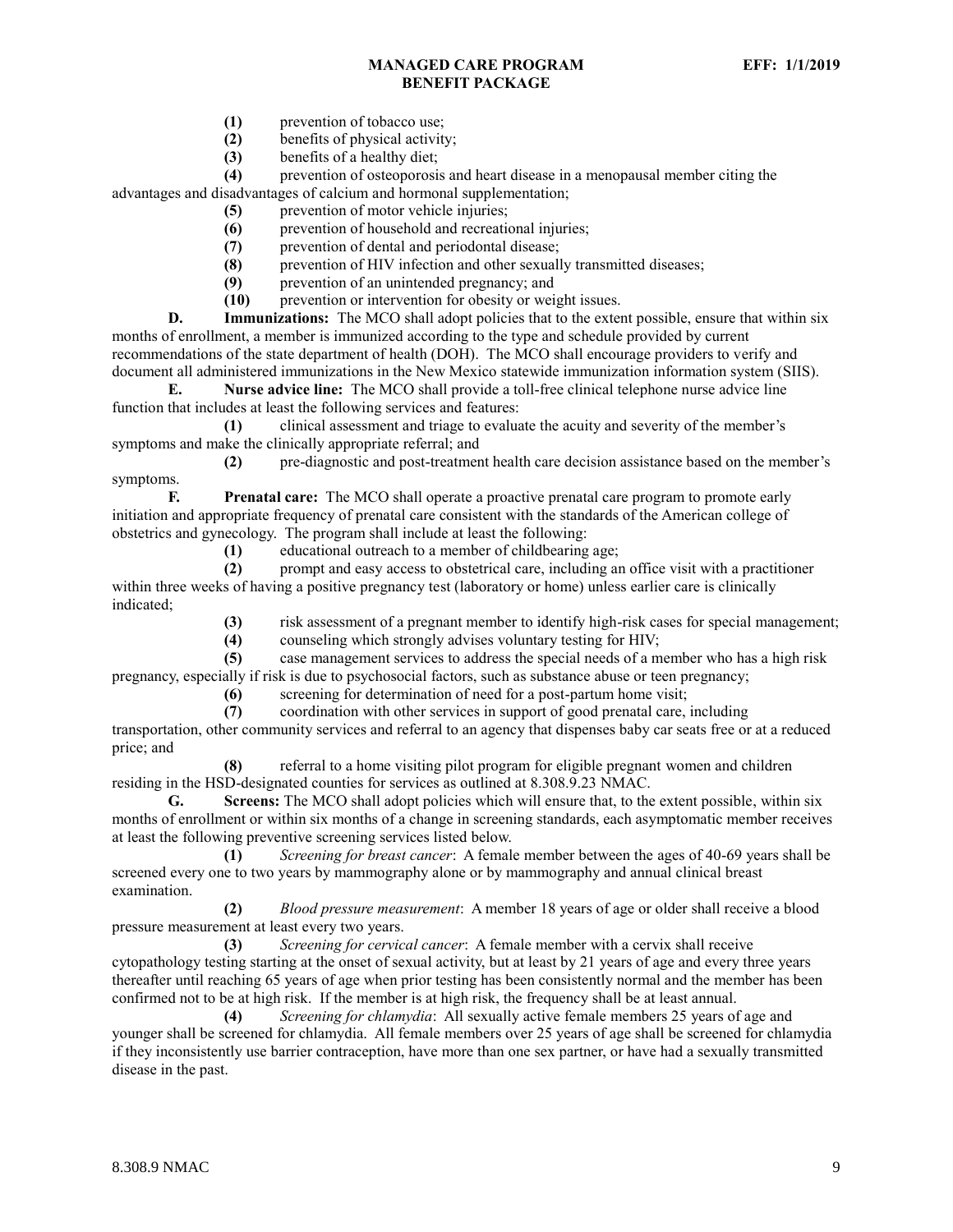**(5)** *Screening for colorectal cancer*: A member 50 years of age and older, who is at normal risk for colorectal cancer shall be screened with annual fecal occult blood testing or sigmoidoscopy or colonoscopy or double contrast barium at a periodicity determined by the MCO.

**(6)** *EPSDT screening for elevated blood lead levels*: A risk assessment for elevated blood lead levels shall be performed beginning at six months and repeated at nine months of age. A member shall receive a blood lead measurement at 12 months and 24 months of age. A member between the ages of three and six years, for whom no previous test exists, should also be tested, and screenings shall be done in accordance with the most current recommendations of the American academy of pediatrics.

**(7)** *EPSDT newborn screening*: A newborn member shall be screened for those disorders specified in the state of New Mexico metabolic screen and any screenings shall be done in accordance with the most current recommendations of the American academy of pediatrics.

**(8)** *Screening for obesity*: A member shall receive body weight, height and length measurements with each physical exam. A member under 21 years of age shall receive a BMI percentile designation.

**(9)** *Prenatal screening*: All pregnant members shall be screened for preeclampsia, Rh (D) incompatibility, down syndrome, neural tube defects, hemoglobinopathies, vaginal and rectal group B streptococcal infection and screened and counseled for HIV in accordance with the most current recommendations of the American college of obstetricians and gynecologists.

**(10)** *Screening for rubella*: All female members of childbearing ages shall be screened for rubella susceptibility by history of vaccination or by serology.

**(11)** *Screening for tuberculosis*: Routine tuberculin skin testing shall not be required for all members. The following high-risk members shall be screened or previous screenings noted:

**(a)** a member who has immigrated from countries in Asia, Africa, Latin America or the middle east in the preceding five years;

**(b)** a member who has substantial contact with immigrants from those areas; a member who is a migrant farm worker;

**(c)** a member who is an alcoholic, homeless or is an injecting drug user. HIVinfected persons shall be screened annually; and

**(d)** a member whose screening tuberculin test is positive (>10 mm of induration) must be referred to the local DOH public health office in his or her community of residence for contact investigation.

**(12)** *Serum cholesterol measurement*: A male member 35 years and older and a female member 45 years and older who is at normal risk for coronary heart disease shall receive serum cholesterol and HDL cholesterol measurement every five years. A member 20 years and older with risk factors for heart disease shall have serum cholesterol and HDL cholesterol measurements annually.

**(13)** *Tot-to-teen health checks*: The MCO shall operate the tot-to-teen mandated EPSDT program as outlined in 8.320.2 NMAC. Within three months of enrollment lock-in, the MCO shall ensure that the member is current according to the screening schedule, unless more stringent requirements are specified in these standards. The MCO shall encourage its PCPs to assess and document for age, height, gender appropriate weight, and body mass index (BMI) percentage during EPSDT screens to detect and treat evidence of weight or obesity issues in members under 21 years of age.

**(14)** *Screening for type 2 diabetes*: A member with one or more of the following risk factors for diabetes shall be screened. Risk factors include:

**(a)** a family history of diabetes (parent or sibling with diabetes); obesity (>twenty percent over desired body weight or BMI >27kg/m2);

**(b)** race or ethnicity (e.g. hispanic, native American, African American, Asian-Pacific islander);

**(c)** previously identified impaired fasting glucose or impaired glucose tolerance; hypertension (>140/90 mmHg); HDL cholesterol level <35 mg/dl and triglyceride level >250 mg/dl; history of gestational diabetes mellitus (GDM); and

**(d)** a delivery of newborn over nine pounds.

**(15)** A member 21 years of age and older must be screened to detect high risk for behavioral health conditions at his or her first encounter with a PCP after enrollment.

**(16)** The MCO shall require its PCPs to refer a member, whenever clinically appropriate, to behavioral health provider, see 8.321.2 NMAC. The MCO shall assist the member with an appropriate behavioral health referral.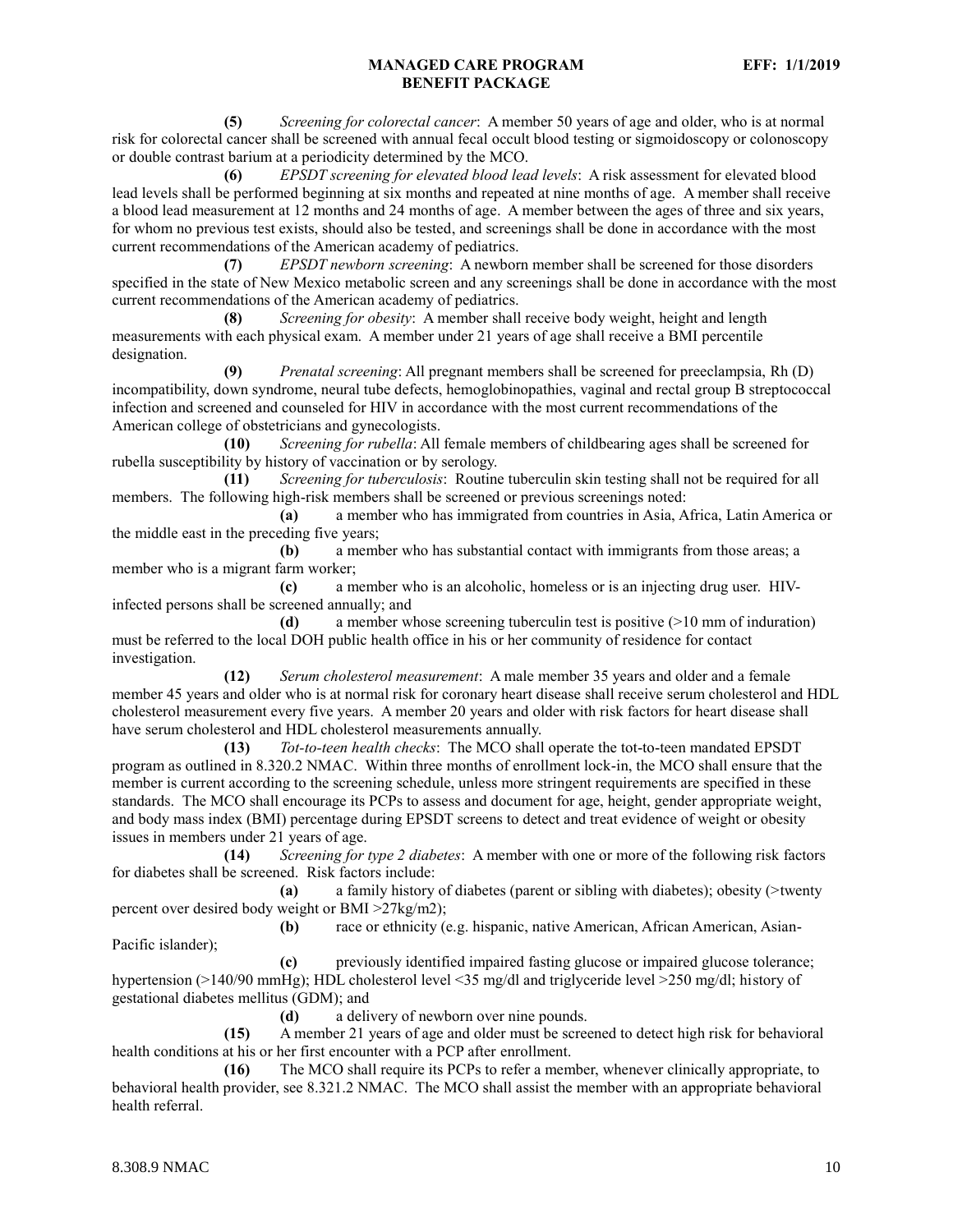**(17)** Screens and preventative screens shall be updated as recommended by the United States preventative services task force.

[8.308.9.17 NMAC - Rp, 8.308.9.17 NMAC, 5/1/2018; A, 1/1/2019]

<span id="page-11-0"></span>**8.308.9.18 TELEMEDICINE SERVICES:** The benefit package includes telemedicine services as detailed in 8.310.2 NMAC*.*

**A.** The MCO must:

**(1)** promote and employ broad-based utilization of statewide access to Health Insurance Portability and Accountability Act (HIPAA)-compliant telemedicine service systems including, but not limited to, access to text telephones or teletype (TTYs) and 711 telecommunication relay services;

**(2)** follow state guidelines for telemedicine equipment or connectivity;

**(3)** follow accepted HIPAA and 42 CFR part two regulations that affect telemedicine transmission, including but not limited to staff and contract provider training, room setup, security of transmission lines, etc; the MCO shall have and implement policies and procedures that follow all federal and state security and procedure guidelines;

**(4)** identify, develop, and implement training for accepted telemedicine practices;

**(5)** participate in the needs assessment of the organizational, developmental, and programmatic requirements of telemedicine programs;

**(6)** report to HSD on the telemedicine outcomes of telemedicine projects and submit the telemedicine report; and

**(7)** ensure that telemedicine services meet the following shared values, which are ensuring: competent care with regard to culture and language needs; work sites are distributed across the state, including native American sites for both clinical and educational purposes; and coordination of telemedicine and technical functions at either end of network connection.

**B.** The MCO shall participate in project extension for community healthcare outcomes (ECHO), in accordance with state prescribed requirements and standards, and shall:

**(1)** work collaboratively with HSD, the university of New Mexico, and providers on project ECHO;

**(2)** identify high needs, high cost members who may benefit from project ECHO

participation; **(3)** identify its PCPs who serve high needs, high cost members to participate in project

ECHO;

**(4)** assist project ECHO with engaging its MCO PCPs in project ECHO's center for medicare and medicaid innovation (CMMI) grant project;

- **(5)** reimburse primary care clinics for participating in the project ECHO model;
- **(6)** reimburse "intensivist" teams;
- **(7)** provide claims data to HSD to support the evaluation of project ECHO;
- **(8)** appoint a centralized liaison to obtain prior authorization approvals related to project

ECHO; and

**(9)** track quality of care and outcome measures related to project ECHO.

[8.308.9.18 NMAC - Rp, 8.308.9.18 NMAC, 5/1/2018]

<span id="page-11-1"></span>**8.308.9.19 BEHAVIORAL HEALTH SERVICES:**

**A.** The MCO shall cover the following behavioral health services listed below. When an additional behavioral health service is approved by MAD, the MCO shall cover that service as well. See 8.321.2 NMAC for detailed descriptions of each service. MAD makes available on its website its behavioral health service definitions and crosswalk, along with other information.

**(1) Applied behavior analysis:** The benefit package includes applied behavior analysis (ABA) services for a member 12 months of age up to 21 years of age who has a well-documented medical diagnosis of autism spectrum disorder (ASD), and for a member 12 months to three years of age who has a well-documented risk for the development of ASD. The need for ABA services must be identified in the member's tot to teen healthcheck screen or another diagnostic evaluation furnished through a healthcheck referral.

**(2) Assertive community treatment services (ACT):** The benefit package includes assertive community treatment services for a member 18 years of age and older.

**(3) Behavioral health respite:** Behavioral health respite care is provided to a member under 21 years of age to support the member's family and strengthen their resiliency during the respite while the member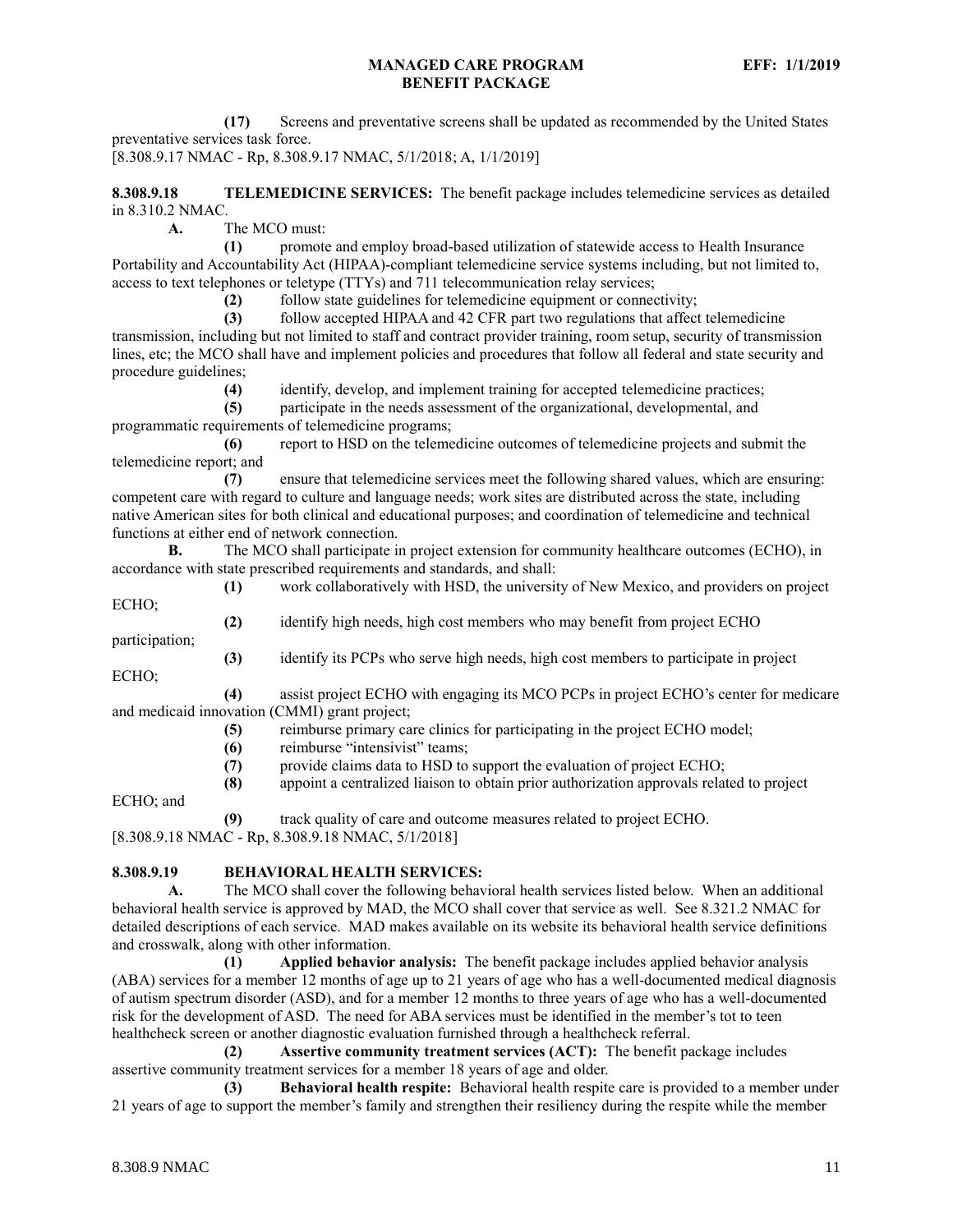is in a supportive environment. Respite care is provided to a member with a severe emotional disturbance who resides with his or her family and displays challenging behaviors that may periodically overwhelm the member's family's ability to provide ongoing supportive care. See the New Mexico interagency behavioral health purchasing collaborative service requirements and utilization guidelines-respite services-for a detailed description. Behavioral health respite is not a benefit for ABP eligible recipients.

**(4) Comprehensive community support services:** The benefit package includes comprehensive community support services for a member.

**(5) Crisis Services:** The benefit package includes three types of crisis services:

- **(a)** 24-hour crisis telephone support; and
- **(b)** mobile crisis team; and
- **(c)** crisis triage centers.

**(6) Family support services:** The benefit package includes family support services to a member whose focus is on the member and his or her family and the interactive effect through a variety of informational and supportive activities that assists the member and his or her family develop patterns of interaction that promote wellness and recovery over time. The positive interactive effect between the member and his or her family strengthens the effectiveness of other treatment and recovery initiatives. See the New Mexico interagency behavioral health purchasing collaborative service requirements and utilization guidelines -family support servicesfor a detailed description. Family support services are not a benefit for ABP eligible recipients.

**(7) Hospital outpatient services:** The benefit package includes outpatient psychiatric and partial hospitalization services provided in PPS-exempt unit of a general hospital for a member.

**(8) Inpatient hospital services:** The benefit package includes inpatient hospital psychiatric services provided in general hospital units and prospective payment system (PPS)-exempt units in a general hospital as detailed in 8.311.2 NMAC.

**(9) Intensive outpatient (IOP) services:** The benefit package includes intensive outpatient services for a member 13 years of age.

**(10) Medication assisted treatment (MAT) and Opioid Treatment Programs:** The benefit package includes opioid treatment services for opioid addiction to a member through an opioid treatment center as defined in 42 CFR Part 8, Certification of Opioid Treatment; and buprenorphine and related pharmaceuticals. Medication assisted treatments include use of buprenorphine and similarly acting products.

**(11) Outpatient therapy services:** The benefit package includes outpatient therapy services (individual, family, and group) for a member.

**(12) Psychological rehabilitation services:** The benefit package includes adult psychosocial rehabilitation services for a member 18 years and older.

**(13) Recovery services:** The MCO benefit package includes recovery services for a member. Recovery services are peer-to-peer support within a group setting to develop and enhance wellness and healthcare practices. The service enables a member to identify additional needs and goals and link him or herself to additional support as a result. See the New Mexico interagency behavioral health purchasing collaborative service requirements and utilization guidelines -recovery services-for a detailed description. Recovery services are not a benefit for ABP eligible recipients.

**B. Behavioral health EPSDT services:** The benefit package includes the delivery of the federally mandated EPSDT services (42 CFR Section 441.57) provided by a behavioral health practitioner for a member under 21 years of age. See 8.321.2 NMAC for a detailed description of each service. The MCO shall provide access to EPSDT for a member identified in his or her EPSDT tot to teen health check screen or another diagnostic evaluation as being at-risk for developing or having a severe emotional, behavioral or neurobiological disorder.

**(1) Accredited residential treatment center (ARTC):** The benefit package includes services furnished in an ARTC furnished as part of the EPSDT program. ARTC services are provided to a member who needs the LOC furnished in an out-of-home residential setting. The need for ARTC services must be identified in the member's tot to teen health check screen or another diagnostic evaluation furnished through a health check referral.

**(2) Behavior management skills development services (BMS):** The benefit package includes BMS services furnished as part of the EPSDT program. BMS services are provided to a member who has an identified need for such services and meets the required LOC. The need for BMS services must be identified in the member's tot to teen health check screen or another diagnostic evaluation furnished through a health check referral.

**(3) Day treatment services:** The benefit package includes day treatment services furnished as part of the EPSDT program. Day treatment services are provided to a member who has an identified need for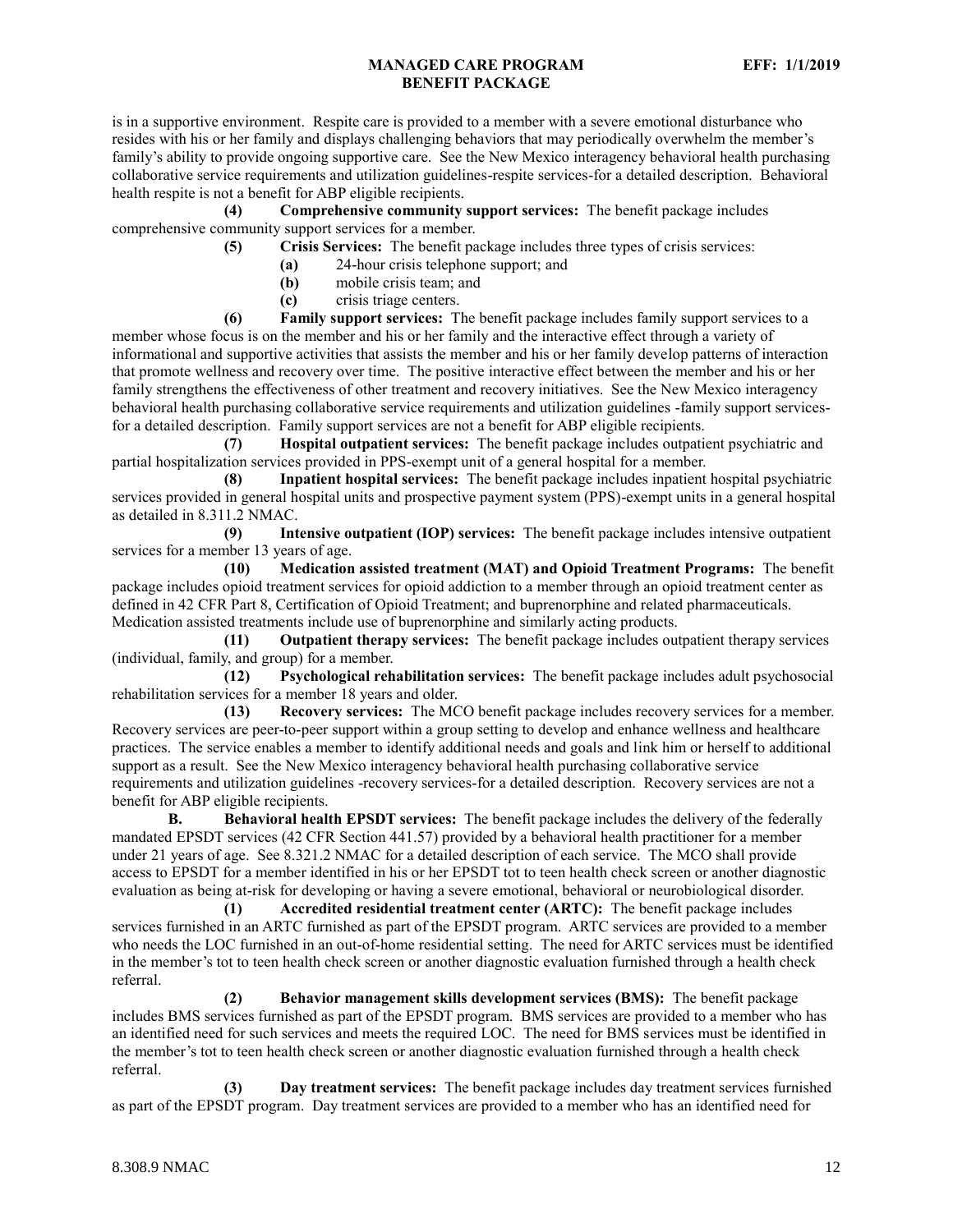such services and meets the required LOC. The need for day treatment services must be identified in the member's tot to teen health check screen or another diagnostic evaluation furnished through a health check referral.

**(4) Inpatient hospitalization services provided in freestanding psychiatric hospitals:** The benefit package includes inpatient psychiatric care furnished in a freestanding psychiatric hospital furnished as part of the EPSDT program. Inpatient hospitalization services are provided in a freestanding psychiatric hospital are provided to a member who has an identified need for such services and meet the required LOC. The need for such services must be identified in the member's tot to teen health check screen or another diagnostic evaluation furnished through a health check referral.

**(5) Multi-systemic therapy (MST):** The benefit package includes MST services furnished as part of the EPSDT program. MST services are provided to a member who has an identified need for such services and meets the required LOC. The need for MST services must be identified in the member's tot to teen health check screen or another diagnostic evaluation furnished through a health check referral.

**(6) Psychosocial rehabilitation services (PSR):** The benefit package includes PSR services furnished as part of the EPSDT program. PSR is provided to a member who has an identified need for such services and meets the required LOC. The need for PSR services must be identified in the member's tot to teen health check screen or another diagnostic evaluation furnished through a health check referral.

**(7) Treatment foster care I (TFC I):** The benefit package includes TFC I furnished as part of the EPSDT program. TFC I services are provided to a member who has an identified need for such services and meets the required LOC. The need for TFC I services must be identified in the member's tot to teen health check or another diagnostic evaluation furnished through a health check referral.

**(8) Treatment foster care II (TFC II):** The benefit package includes TFC II services furnished as part of the EPSDT program. TFC II is provided to a member who has an identified need for such services and meets the required LOC. The need for TFC II services must be identified in the member's tot to teen health check or another diagnostic evaluation furnished through a health check referral.

**(9) Residential non-accredited treatment center (RTC) and group home:** The benefit package includes services furnished in a RTC center or group home as part of the EPSDT program. RTC or group home services are provided to a member who needs the LOC furnished in an out-of-home residential setting. The need for RTC and group home services must be identified in the member's tot to teen health check screen or another diagnostic evaluation furnished through a health check referral.

[8.308.9.19 NMAC - Rp, 8.308.9.19 NMAC, 5/1/2018]

<span id="page-13-0"></span>**8.308.9.20 COMMUNITY BENEFIT SERVICES:** The MCO shall cover community benefit services for a member who meets the specific eligibility requirements for each MCO community benefit service as detailed in 8.308.12 NMAC. When an additional community benefit service is approved by MAD, the MCO shall cover that service as well.

[8.308.9.20 NMAC - Rp, 8.308.9.20 NMAC, 5/1/2018]

<span id="page-13-1"></span>**8.308.9.21 ALTERNATIVE BENEFITS PLAN (ABP) BENEFITS FOR ABP MCO MEMBERS:** The MAD category of eligibility "other adults" has an alternative benefit plan (ABP). The MCO shall cover the ABP specific services for an ABP member. Services are made available through a MCO under a benefit plan similar to services provided by commercial insurance plans. ABP benefits include preventive services and treatment services. An ABP member:

- **A.** has limitations on specific benefits;
- **B.** does not have all standard medicaid state plan benefits available; and

**C.** has some benefits, primarily preventive services that are available only to an ABP member. The ABP benefits and services are detailed in Sections 12 through 18 of 8.309.4 NMAC. All EPSDT services are available to an ABP member under 21 years. Services for an ABP member under the age of 21 years not subject to the duration, frequency, and annual or lifetime benefit limitations that are applied to an ABP eligible recipient 21 years of age and older. The MCO shall comply with all HSD contractual provisions and with all NMAC rules that pertain to the MCO's responsibilities to its members as listed below:

- **(1)** provider networks found in 8.308.2 NMAC;
- **(2)** managed care eligibility found in 8.308.6 NMAC;
- **(3)** enrollment and disenrollment from managed care found in 8.308.7 NMAC;
- **(4)** managed care member education rights and responsibilities found in 8.308.8 NMAC;
- **(5)** care coordination found in 8.308.10 NMAC;
- **(6)** transition of care found in 8.308.11 NMAC;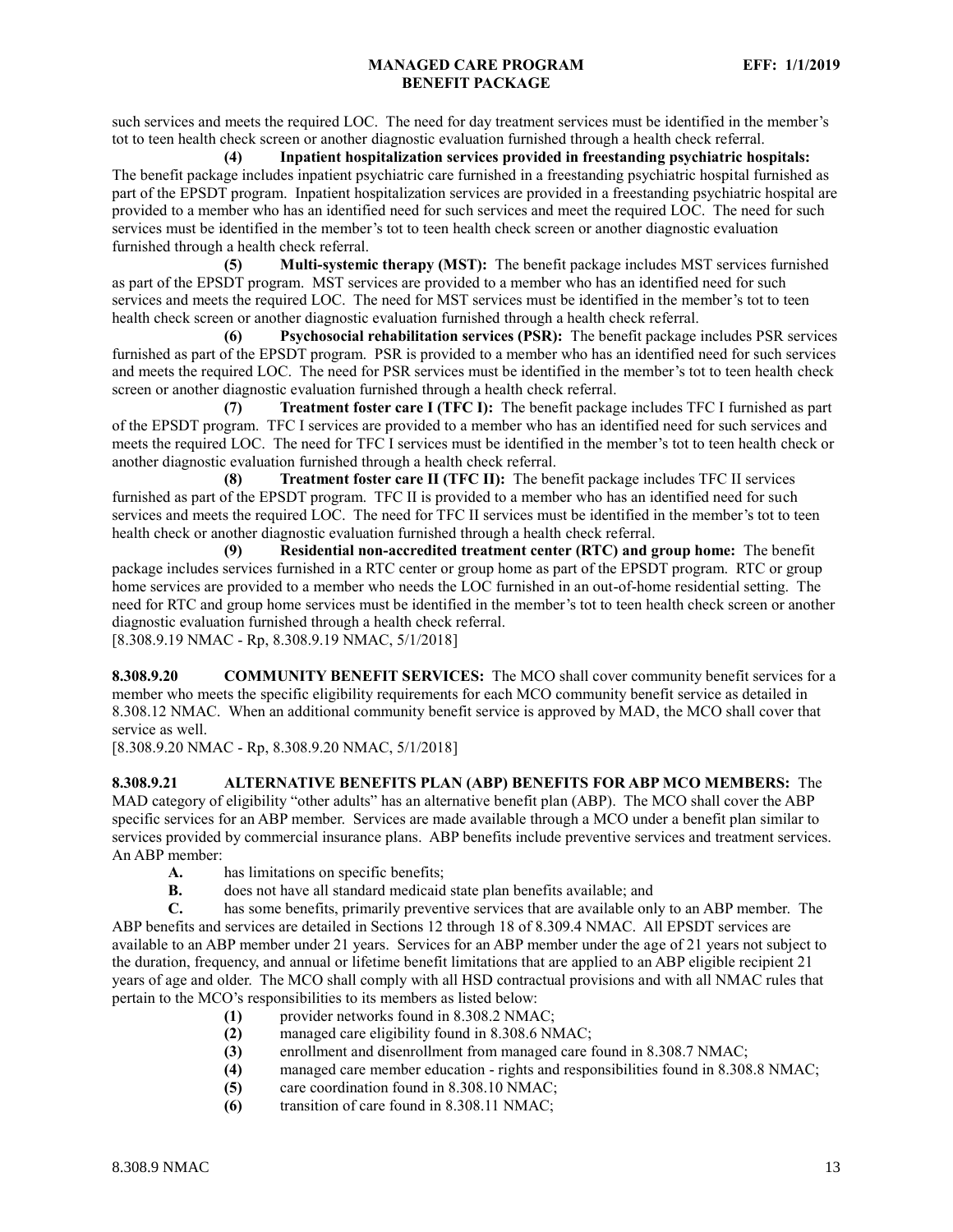- **(7)** managed care cost sharing found in 8.308.14 NMAC;
- **(8)** managed care grievance and appeals found in 8.308.15 NMAC;
- **(9)** managed care reimbursement found in 8.308.20 NMAC;
- **(10)** quality management found in 8.308.21 NMAC; and
- **(11)** managed care fraud, waste and abuse found in 8.308.22 NMAC.

[8.308.9.21 NMAC - Rp, 8.308.9.21 NMAC, 5/1/2018]

## <span id="page-14-0"></span>**8.308.9.22 MAD ALTERNATIVE BENEFITS PLAN GENERAL BENEFITS FOR ABP EXEMPT**

**MEMBERS (ABP exempt):** An ABP member who self-declares he or she has a qualifying condition is evaluated by his or her MCO for determination if he or she meets an ABP qualifying condition. An ABP exempt member may select to no longer utilize his or her ABP benefits package. Instead, the ABP exempt member will utilize his or her MCO's medicaid benefits package. See 8.308.9.11-20 NMAC for detailed description of the MCO medicaid benefit services. All services, services limitations and co-payments that apply to full benefit medicaid recipients apply to APB-exempt recipients. An ABP-exempt recipient does not have access to the benefits that only apply to ABP recipients. The ABP co-payments do not apply to an ABP-exempt recipient. The limitations on services that apply only to ABP-recipients do not apply to ABP-exempt recipients. The MCO shall comply with all HSD contractual provisions and with all NMAC rules that pertain to the MCO's responsibilities to its members as listed below:

- **A.** provider networks found in 8.308.2 NMAC;
- **B.** managed care eligibility found in 8.308.6 NMAC;<br>**C.** enrollment and disenrollment from managed care f
- enrollment and disenrollment from managed care found in 8.308.7 NMAC;
- **D.** managed care member education rights and responsibilities found in 8.308.8 NMAC;
- **E.** care coordination found in 8.308.10 NMAC;
- **F.** transition of care found in 8.308.11 NMAC;
- **G.** community benefits found in 8.308.12 NMAC;
- **H.** managed care member rewards found in 8.308.13 NMAC
- **I.** managed care cost sharing found in 8.308.14 NMAC;
- **J.** managed care grievance and appeals found in 8.308.15 NMAC;
- **K.** managed care reimbursement found in 8.308.20 NMAC;
- **L.** quality management found in 8.308.21 NMAC; and
- **M.** managed care fraud, waste and abuse found in 8.308.22 NMAC.

[8.308.9.22 NMAC - Rp, 8.308.9.22 NMAC, 5/1/2018]

<span id="page-14-1"></span>**8.308.9.23 CENTENNIAL HOME VISITING (CHV) PILOT PROGRAM SERVICES:** Beginning January 1, 2019, the benefit is available to approximately 300 eligible pregnant medicaid managed care enrolled members and their children who reside in Bernalillo County (other HSD-designated counties may be included at a later time and with a distinct enrollment limit) in accordance with the program standard. The MCO shall contract with agencies operating in the HSD-designated counties that provide services that are in alignment with one of the two following evidence-based early childhood home visiting delivery models:

**A. Nurse Family Partnership (NFP):** The services to be delivered under the NFP national program standards are for first-time parents only. In Bernalillo County, the program is anticipated to serve up to 132 families by the end of the first year of implementation using one NFP team and to approximately 240 eligible members (annual average at full implementation) thereafter using two NFP teams. The number of families served will be determined based on the number of active NFP teams in any program year. HSD may expand this program to other counties at HSD's discretion dependent upon provider capacity. The NFP services will be suspended once the child reaches two years of age.

**B. Parents as Teachers (PAT):** The PAT evidence-based program services will adhere to the national model and curriculum and serve approximately 60 families (annual average at full implementation) in Bernalillo County. Services will begin during pregnancy and may continue until the child reaches five years of age or kindergarten entry. HSD may expand this program to other counties at HSD's discretion dependent upon provider capacity. The number of families served in other counties will be determined based on the number of active PAT teams in the program year. The MCO may propose other evidence-based early childhood home visiting delivery models with similar services in lieu of the PAT model if available in the HSD-designated service areas.

**C. Description of Services:** The services available under the CHV pilot program are described below:

**(1) Prenatal home visits:** the benefit package includes the following services for eligible pregnant women during their pregnancy: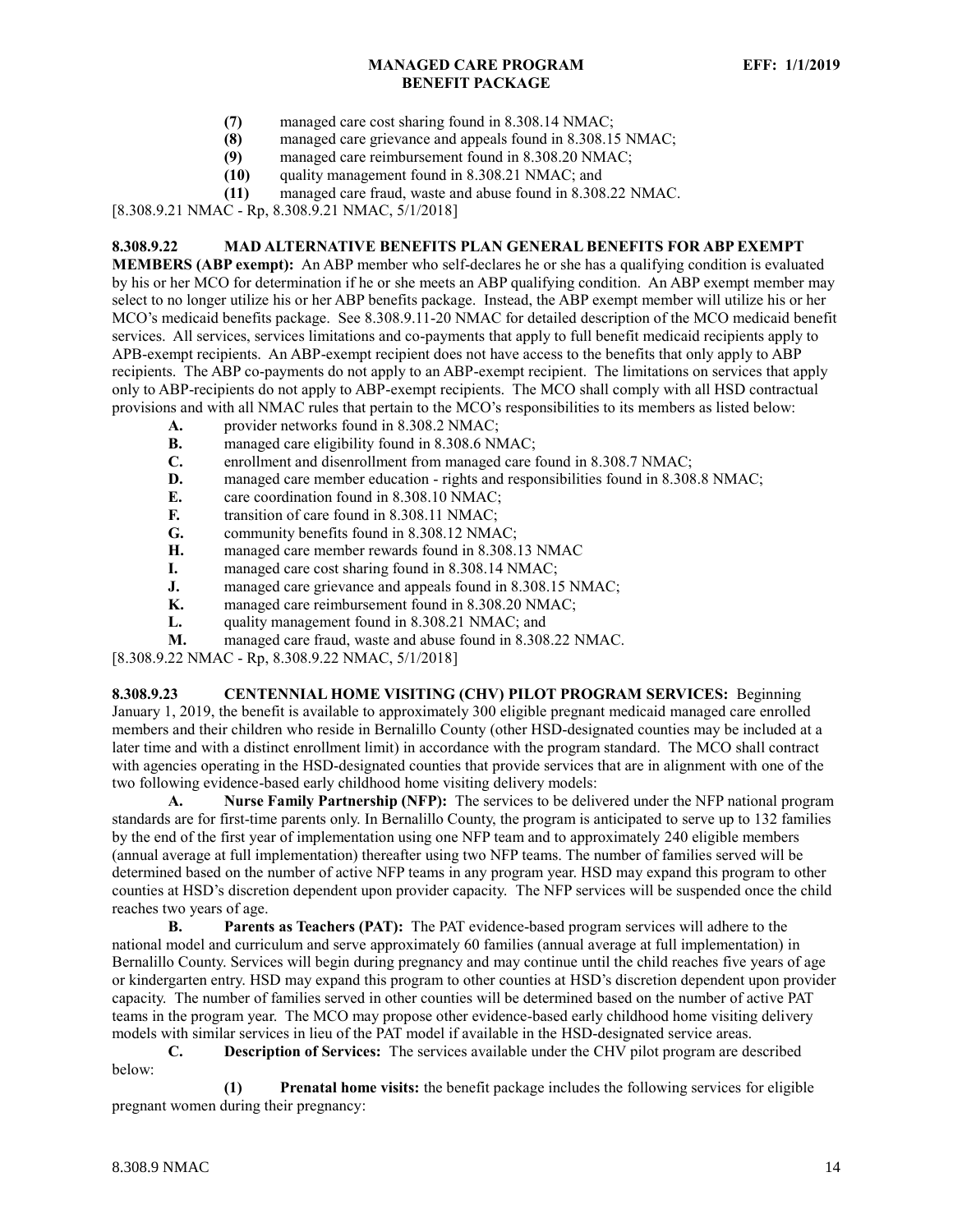**(a)** monitoring for high blood pressure or other complications of pregnancy (only

covered under the NFP model);

- **(b)** diet and nutritional education;
- **(c)** stress management;
- **(d)** sexually transmitted disease (STD) prevention education;
- **(e)** tobacco use screening and cessation education;
- **(f)** alcohol and other substance misuse screening and counseling;
- **(g)** depression screening; and
- **(h)** domestic and intimate partner violence screening and education.

**(2) Postpartum home visits:** the benefit package includes the following services that may be delivered as part of a postpartum home visit, when provided during the 60 day postpartum period to an eligible member:

- **(a)** diet and nutritional education;
- **(b)** stress management;
- **(c)** sexually transmitted disease (STD) prevention education;
- **(d)** tobacco use screening and cessation education;
- **(e)** alcohol use and other substance misuse screening and counseling;
- **(f)** depression screening;
- **(g)** domestic and intimate partner violence screening and education;

**(h)** breastfeeding support and education. Members may be referred to a lactation specialist, but lactation consultant services are not covered as a home visiting service;

**(i)** guidance and education regarding wellness visits to obtain recommended

preventive services;

**(j)** medical assessment of the postpartum mother and infant (only covered under the

NFP model);

**(k)** maternal-infant safety assessment and education, such as safe sleep education for sudden infant death syndrome (SIDS) prevention;

**(l)** counseling regarding postpartum recovery, family planning, and needs of a newborn;

**(m)** assistance to the family in establishing a primary source of care and a primary care provider, including help ensuring that the mother/infant has a postpartum/newborn visit scheduled; and

**(n)** parenting skills and confidence building.

**(3) Infant and children home visits:** the benefit package includes the following services that may be delivered to newborn infants born to CHV Pilot Project members until the child reaches two years of age for NFP and five years of age or kindergarten entry for PAT, as part of an infant home visit:

**(a)** breastfeeding support and education. Members may be referred to a lactation specialist, but lactation consultant services are not covered as a home visiting service;

**(b)** child developmental screening at major developmental milestones from birth to age two for NFP according to the model standard practice, and age five or kindergarten entry for PAT; and **(c)** parenting skills and confidence building.

[8.308.9.23 NMAC - N, 1/1/2019]

<span id="page-15-0"></span>**8.308.9.24 SERVICES EXCLUDED FROM THE MCO BENEFIT PACKAGE:** MAD does not cover some services. For the following services that are covered in another MAP category of eligibility, reimbursement shall be made by MAD or its contractor. However, the MCO is expected to coordinate these services, when applicable, and ensure continuity of care by overseeing PCP consultations, medical record updates and general coordination.

**A. Medicaid in the schools:** Services are covered under 8.320.6 NMAC. Reimbursement for services is made by MAD or its contractor.

**B. Special rehabilitation services-family infant toddler (FIT):** Early intervention services provided for a member birth to three years of age who has or is at risk for a developmental delay. Reimbursement for services is made by MAD or its contractor.

[8.308.9.23 NMAC - Rp, 8.308.9.23 NMAC, 5/1/2018; A and Rn, 1/1/2019]

# <span id="page-15-1"></span>**8.308.9.25 EMERGENCY AND POST STABILIZATION SERVICES:**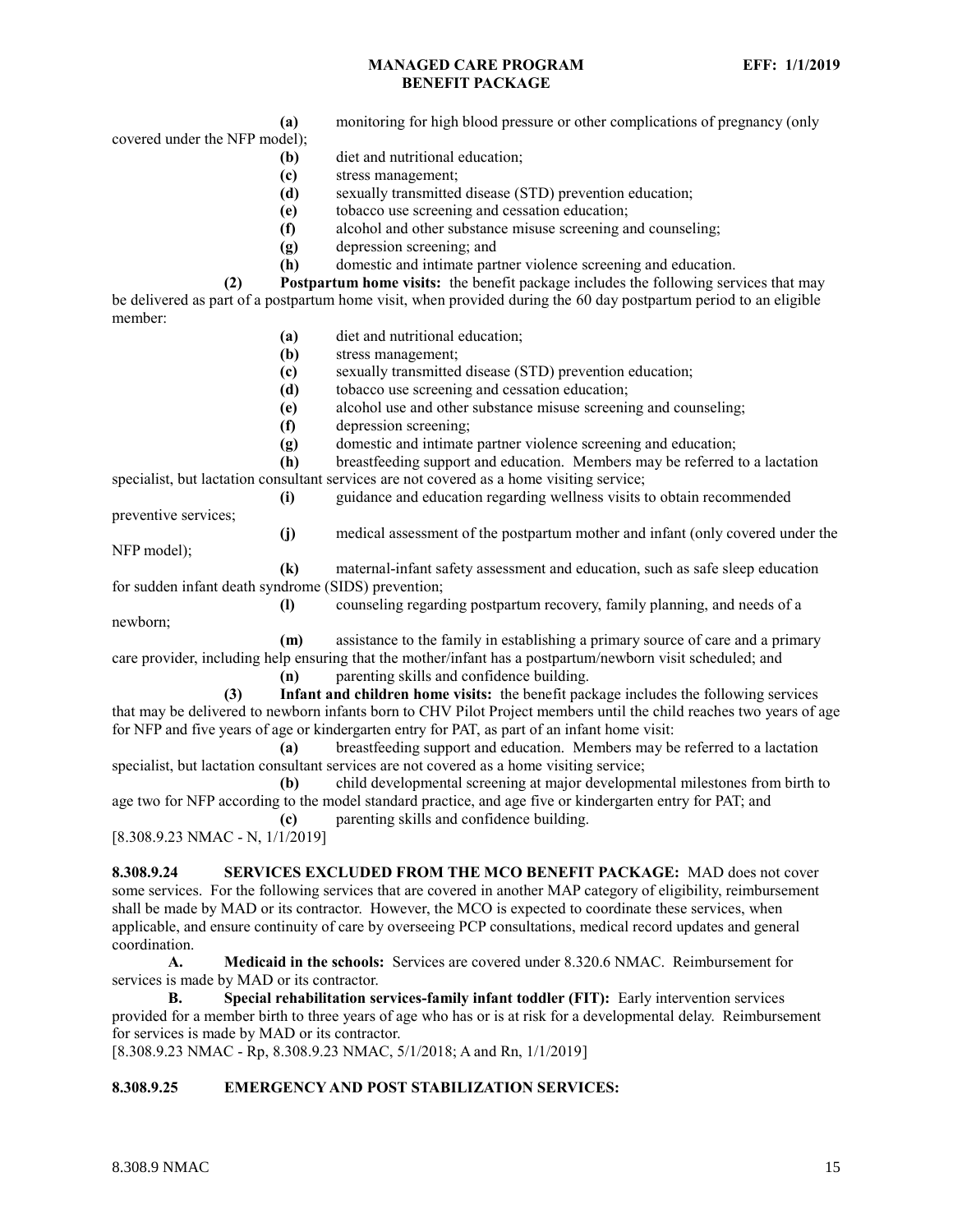**A.** In this section, emergency medical condition means a medical condition manifesting itself by acute symptoms of sufficient severity (including severe pain) that a prudent layperson, who possesses an average knowledge of health and medicine, could reasonably expect the absence of immediate medical attention to result in the following:

**(1)** Placing the health of the individual (or, for a pregnant woman, the health of the woman or her unborn child) in serious jeopardy.

**(2)** Serious impairment to bodily functions.

**(3)** Serious dysfunction of any bodily organ or part.

**B.** In this section, emergency services means covered inpatient and outpatient services as follows.

**(1)** Furnished by a provider that is qualified to furnish these services under the federal rules. See 42 CFR 438.114.

**(2)** Needed to evaluate or stabilize an emergency medical condition.

**C.** Post-stabilization care services means covered services, related to an emergency medical condition that are provided after a member is stabilized to maintain the stabilized condition, or, under the circumstances described 42 CFR 438.114 (e), to improve or resolve the member's condition.

**D.** The MCO is responsible for coverage and payment of emergency services and post-stabilization care services. The MCO must cover and pay for emergency services regardless of whether the provider that furnishes the services has a contract with the MCO. The MCO may not deny payment for treatment obtained under either of the following circumstances.

**(1)** A member had an emergency medical condition, including cases in which the absence of immediate medical attention would not have had the outcomes specified in the definition of emergency medical condition in Subsection A of 8.308.9.24 NMAC.

**(2)** A representative of the MCO instructs the member to seek emergency services.

**E.** The MCO may not:

**(1)** limit what constitutes an emergency medical condition with reference to Subsection A of 8.308.9.24 NMAC on the basis of lists of diagnoses or symptoms; or

**(2)** refuse to cover emergency services based on the emergency room provider or hospital not notifying the member's PCP or the MCO.

**F.** A member who has an emergency medical condition may not be held liable for payment of subsequent screening and treatment needed to diagnose the specific condition or stabilize the member.

**G.** The attending emergency physician, or the provider actually treating the member, is responsible for determining when the member is sufficiently stabilized for transfer or discharge, and that determination is binding on the MCO that is responsible for coverage and payment.

[8.308.9.24 NMAC - Rp, 8.308.9.24 NMAC, 5/1/2018; 8.308.9.25 NMAC - Rn, 8.308.9.24 NMAC, 1/1/2019]

## <span id="page-16-0"></span>**8.308.9.26 ADDITIONAL COVERAGE REQUIREMENTS:**

**A.** The MCO may not arbitrarily deny or reduce the amount, duration, or scope of a required service solely because of diagnosis, type of illness, or condition of the member.

**B.** The services supporting members with ongoing or chronic conditions or who require long-term services and supports must be authorized in a manner that reflects the member's ongoing need for such services and supports.

**C.** Family planning services are provided in a manner that protects and enables the member's freedom to choose the method of family planning to be used consistent with 42 CFR 441.20, family planning services.

**D.** The MCO must specify what constitutes "medically necessary services" in a manner that:

**(1)** is no more restrictive than that used in the New Mexico administrative code (NMAC) MAD rules, including quantitative and non-quantitative treatment limits, as indicated in state statutes and rules. The state plan, and other state policy and procedures; and

**(2)** addresses the extent to which the MCO is responsible for covering services that address:

**(a)** the prevention, diagnosis, and treatment of a member's disease, condition, or disorder that results in health impairments or disability;

- **(b)** the ability for a member to achieve age-appropriate growth and development;
- **(c)** the ability for a member to attain, maintain, or regain functional capacity; and

**(d)** The opportunity for a member receiving long-term services and supports to have access to the benefits of community living, to achieve person-centered goals, and live and work in the setting of his

or her choice.